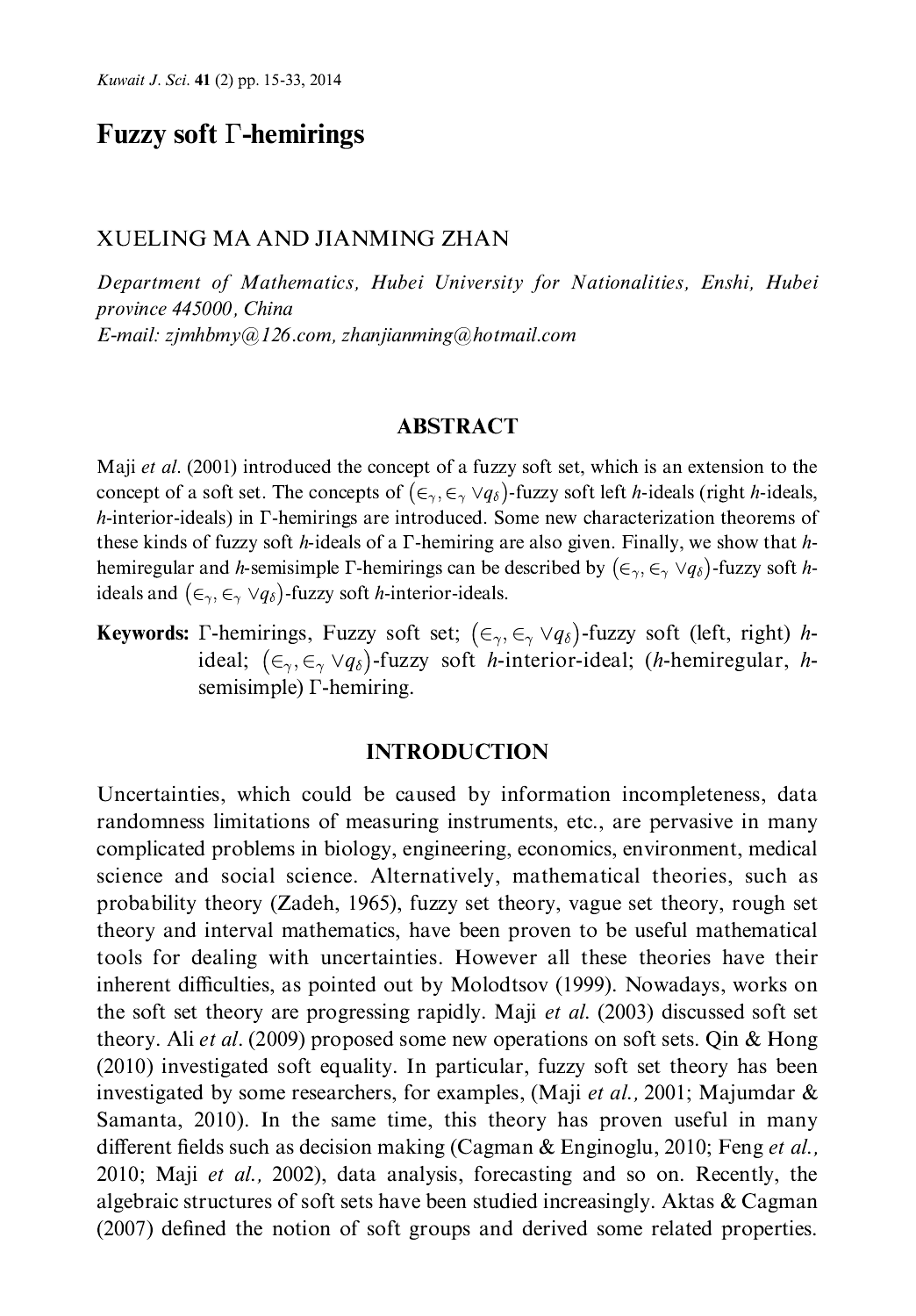Feng et al. (2008) investigated soft semirings by using the soft set theory. Jun (2008) introduced and investigated the notion of soft BCK/BCI-algebras. Jun (2008) discussed the applications of soft sets in ideal theory of BCK/BCIalgebras. Zhan  $\&$  Jun (2010) characterized the (implicative, positive implicative and fantastic) filteristic soft *BL*-algebras based on  $\in$ -soft sets and *q*-soft sets. Yin & Zhan (2012) introduced the concepts of  $(\epsilon_{\gamma}, \epsilon_{\gamma} \vee q_{\delta})$ -fuzzy soft left (right) h-ideals,  $(\in_{\gamma}, \in_{\gamma} \vee q_{\delta})$ -fuzzy soft h-bi-ideals and  $(\in_{\gamma}, \in_{\gamma} \vee q_{\delta})$ -fuzzy soft h-quasiideals and investigated their fundamental properties and mutual relationships. They also investigated the characterization of (left) h-hemiregular and (left) duo hemirings in terms of  $(\epsilon_{\gamma}, \epsilon_{\gamma} \vee q_{\delta})$ -fuzzy soft *h*-ideals. The other important results can be found in (Inan & Ozturk, 2012; Sezgin & Atagun, 2011; Yang, 2011; Yin et al., 2011).

We note that, the ideals of semirings play a crucial role in the structure theory and ideals in semirings do not in general coincide with the ideals of a ring. For this reason, the usage of ideals in semirings is somewhat limited. Jun et al. (2004) considered the fuzzy *h*-ideals of hemirings. The *h*-hemiregular hemirings were described by Zhan & Dudek (2007) by using the fuzzy h-ideals. Furthermore, Yin & Li (2008) introduced the concepts of fuzzy h-bi-ideals and fuzzy h-quasiideals of hemirings. As a continuation of these investigations, Ma & Zhan (2009) introduced the concepts of  $(\epsilon_{\gamma}, \epsilon_{\gamma} \vee q_{\delta})$ -fuzzy *h*-bi-ideals (resp., *h*-quasiideals) of a hemiring and investigated some of their properties. Recently, Ma et al. (2012) introduced the concepts of  $(\epsilon_{\gamma}, \epsilon_{\gamma} \vee q_{\delta})$ -fuzzy h-bi-(h-quasi-) ideals of hemirings. In particular, some characterizations of the h-intra-hemiregular and h-quasi-hemiregular hemirings were investigated by these kinds of fuzzy  $h$ ideals. The general properties of fuzzy h-ideals have been considered by Dudek, Dutta, Jun, Ma, Zhan, Yin and others. The reader is refereed to (Dudek et al., 2009; Dudek et al., 2010; Jun, 1995; Ma & Zhan, 2007; Ma et al., 2011; Yin et al., 2009; Zhan & Davyaz, 2007).

The concept of  $\Gamma$ -rings was first introduced in 1964 by Barnes (1996). Further, Kyuno *et al.* (1987) discussed regular *T*-rings. Also, the notion of fuzzy ideals in a  $\Gamma$ -ring was introduced by Jun (1995) and Jun & Lee (1992). They gave some properties of fuzzy ideals of *T*-rings. Furthermore, Ozturk et al. (2003); Ozturk et al. (2002) characterized the Artinian and Noetherian *Γ*-rings. In particular, Dutta & Chanda (2005) studied the fuzzy ideals of a  $\Gamma$ -ring and characterized the  $\Gamma$ -fields and Noetherian  $\Gamma$ -rings by considering the fuzzy ideals via operator rings of  $\Gamma$ -rings. The concept of  $\Gamma$ -semirings was then introduced by Rao (1995) and some properties of such  $\Gamma$ -semirings have been studied, for example, Dutta & Sardar (2002) and Sardar & Mandal (2009). Recently, Ma & Zhan (2010) and Zhan & Shum (2011) described the characterizations of  $\Gamma$ hemirings.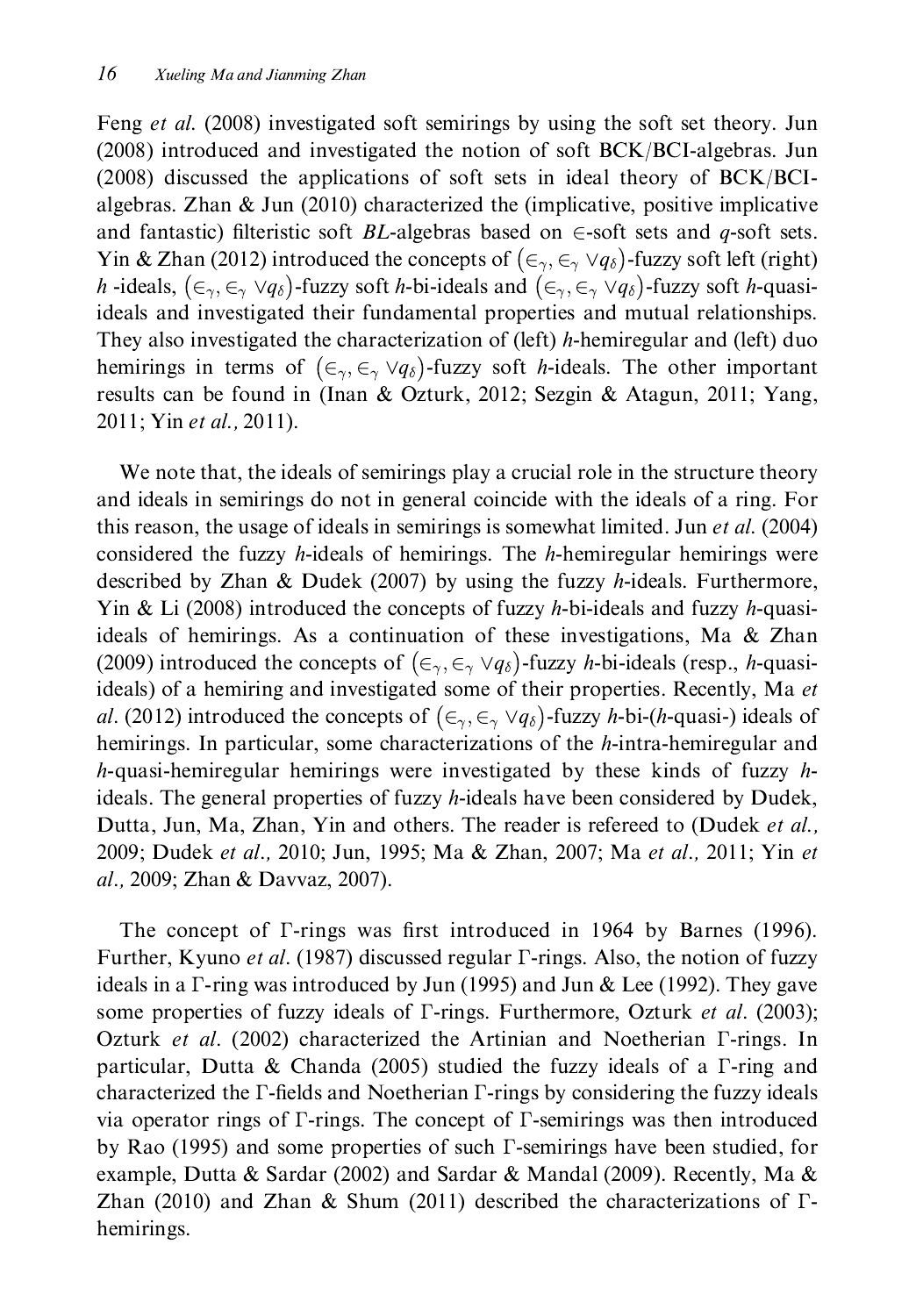The present paper is organized as follows. In section 2, we recall some concepts and properties of  $\Gamma$ -hemirings, fuzzy sets and fuzzy soft sets. In section 3, we introduce the concept of  $(\epsilon_{\gamma}, \epsilon_{\gamma} \vee q_{\delta})$ -fuzzy soft *h*-ideals (*h*-interior-ideals) of  $\Gamma$ -hemirings and investigate some related properties. In section 4, we describe the characterizations of h-hemiregular  $\Gamma$ -hemirings and h-semisimple  $\Gamma$ hemirings in terms of  $(\epsilon_{\gamma}, \epsilon_{\gamma} \vee q_{\delta})$ -fuzzy soft *h*-ideals and  $(\epsilon_{\gamma}, \epsilon_{\gamma} \vee q_{\delta})$ -fuzzy soft *h*-interior-ideals.

#### **PRELIMINARIES**

In this section, we recall some basic notions and results about  $\Gamma$ -hemirings, fuzzy sets and fuzzy soft sets (Jun et al., 2004; Ma & Zhan, 2010; Maji et al., 2003; Yin et al., 2009; Yin & Zhan, 2012; Zhan & Dudek, 2007; Zhan & Shum,  $2011$ ).

### 2.1  $\Gamma$ -hemirings

Let S and  $\Gamma$  be two commutative semigroups. Then S is said to be a  $\Gamma$ -semiring if there exists a mapping  $S \times \Gamma \times S \rightarrow S$  (images to be denoted by *aob* for  $ab \in S$ and $\alpha \in \Gamma$ ) satisfies the following conditions:

(i)  $a\alpha(b+c) = a\alpha b + a\alpha c$ ;

(ii)  $(a + b)\alpha c = a\alpha c + b\alpha c$ ;

(iii)  $a(\alpha + \beta)c = a\alpha c + a\beta c$ ;

(iv)  $a\alpha(b\beta c) = (a\alpha b)\beta c$ .

By a zero of a  $\Gamma$ -semiring S, we mean an element  $0 \in S$  such that  $0\alpha x = x\alpha 0 = 0$  and  $0 + x = x + 0 = x$  for all  $x \in S$  and  $\alpha \in \Gamma$ . A T-semiring with a zero is said to be a  $\Gamma$ -hemiring.

Throughout this paper, S is a  $\Gamma$ -hemiring and we use  $0<sub>S</sub>$  to denote the zero element of  $S$ .

A left (resp., right) ideal of a  $\Gamma$ -hemiring S is a subset A of S which is closed under addition such that  $\operatorname{ST} A \subseteq A$  (resp.,  $A \Gamma S \subseteq A$ ), where  $STA = \{x\alpha y|x, y \in S, \alpha \in \Gamma\}$ . Naturally, a subset A of S is called an ideal of S, if it is both a left ideal and a right ideal of S.

A subset I of S is called an interior ideal of S if I is closed under addition such that  $\Pi I \subseteq I$  and  $S\Gamma I \Gamma S \subseteq I$ .

A left ideal (right ideal, ideal) A of S, is called a left h-ideal (right h-ideal, h-ideal) of S, respectively, if for any  $x, z \in S$  and  $a, b \in A$ ,  $x + a + z = b + z \rightarrow x \in A$ .

The *h*-closure  $\overline{A}$  of A in S is defined by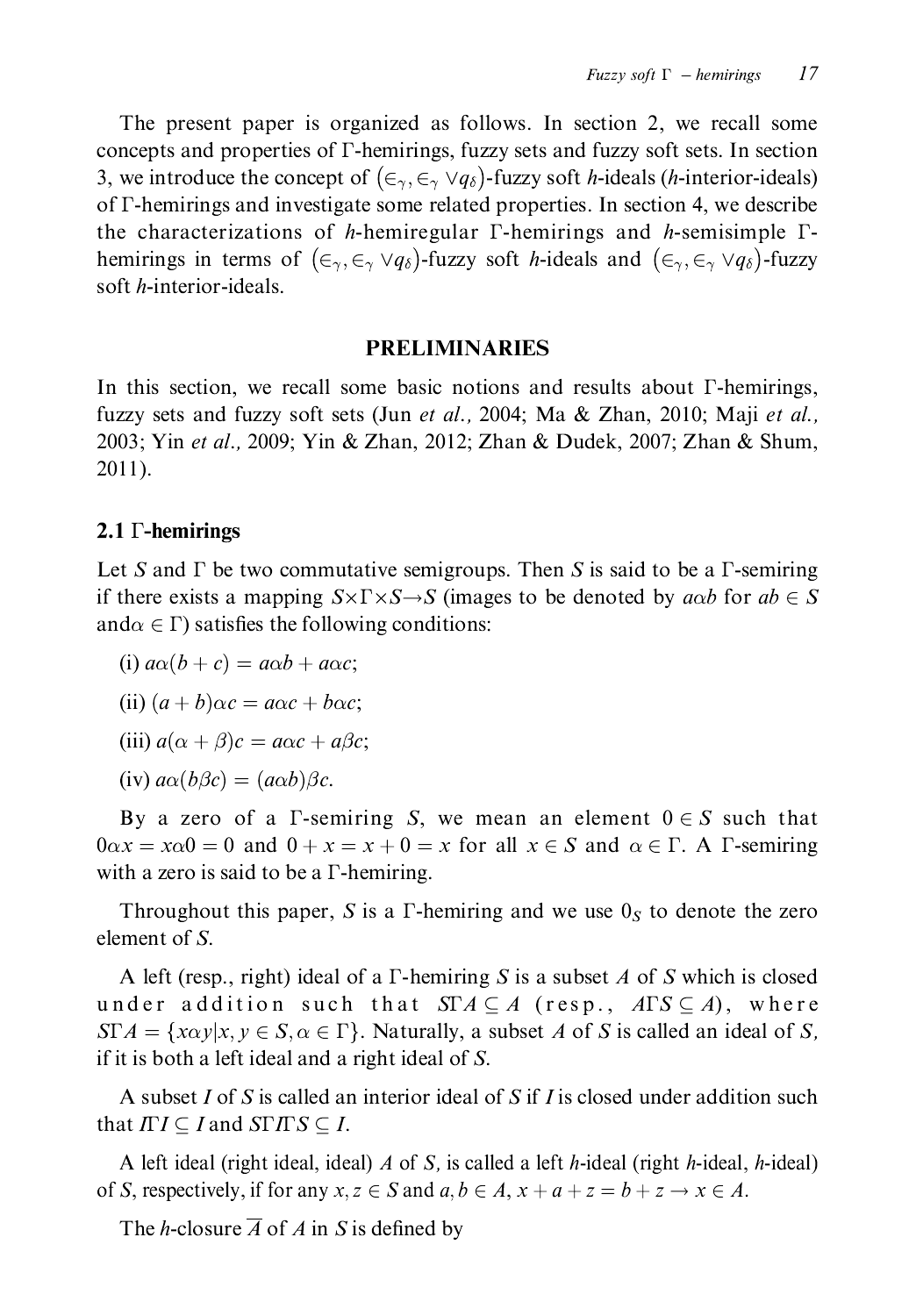$\overline{A} = \{x \in S | x + a_1 + z = a_2 + z \text{ for some } a_1, a_2 \in A, z \in S \}.$ 

Clearly, if A is a left ideal of S, then  $\overline{A}$  is the smallest left h-ideal of S containing A. We also have  $\overline{\overline{A}} = \overline{A}$  for each  $A \subseteq S$ . Moreover,  $A \subseteq B \subseteq S$ implies  $\overline{A} \subset \overline{B}$ .

An interior ideal  $I$  of  $S$  is called an  $h$ -interior ideal of  $S$  if  $I$  is closed under addition such that  $\overline{ITI} \subseteq I$ ,  $\overline{SITTS} \subseteq I$  and for any  $x, z \in S$  and  $a, b \in I$ , then from  $x + a + z = b + z$  it follows that  $x \in I$ .

**Definition 2.1** (Ma & Zhan, 2010; Zhan & Shum, 2011) (i) Let  $\mu$  and  $\nu$  be fuzzy sets of S. Then the *h*-sum of  $\mu$  and  $\nu$  is defined by

$$
(\mu +_{h} \nu)(x) = \bigcup_{x+a_1+b_1+z=a_2+b_2+z} \min\{\mu(a_1), \mu(a_2), \nu(b_1), \nu(b_2)\}.
$$

(ii) Let  $\mu$  and  $\nu$  be fuzzy sets of S. Then the *h-product* of  $\mu$  and  $\nu$  is defined by

$$
(\mu \Gamma_h \nu)(x) = \bigcup_{x + a_1 \gamma_1 b_1 + z = a_2 \gamma_2 b_2 + z} \min{\mu(a_1), \mu(a_2), \nu(b_1), \nu(b_2)}
$$

 $(\mu \Gamma_h \nu)(x) = 0$  if x cannot be expressed as  $x + a_1 \gamma_1 b_1 + z = a_2 \gamma_2 b_2 + z$ .

A fuzzy subset  $\mu$  of X of the from

 $\mu(v) = \{r(\neq 0) \text{ if } v = x, 0\}$ otherwise

is said to be a fuzzy point with support x and value r and is denoted by  $x_r$ , where  $r \in (0,1].$ 

In what follows, let  $\gamma, \delta \in [0, 1]$  be such that  $\gamma < \delta$ . For any  $Y \subseteq X$ , define  $\chi^{\delta}_{\gamma Y}$ be the fuzzy subset of X by  $\chi^{\delta}_{\gamma Y}(x) \ge \delta$  for all  $x \in Y$  and  $\chi^{\delta}_{\gamma Y}(x) \le \gamma$  otherwise. Clearly,  $\chi^{\delta}_{\gamma Y}$  is the characteristic function of Y if  $\gamma = 0$  and  $\delta = 1$ .

For a fuzzy point  $x_r$  and fuzzy subset  $\mu$  of X, we say that

$$
(1) \t x_r \in_{\gamma} \mu \text{ if } \mu(x) \geq r > \gamma.
$$

- (2)  $x_r q_\delta \mu$  if  $\mu(x) + r > 2\delta$ .
- (3)  $x_r \in_{\gamma} \forall q_{\delta}$  if  $x_r \in_{\gamma} \mu$  or  $x_r q_{\delta} \mu$ .
- (4)  $x_r \overline{\epsilon_{\gamma} \vee q_{\delta}} \mu$  if  $x_r \epsilon_{\gamma} \vee q_{\delta} \mu$  does not hold.

Let us now introduce an ordered relation on  $F(X)$ , denoted as " $\subseteq \forall q_{(\gamma,\delta)}$ ", as follows.

For any  $\mu, \nu \in F(x)$ , by  $\mu \subseteq \forall q_{(\gamma,\delta)} \nu$  we mean that  $x_r \in_{\gamma} \mu$  implies  $x_r \in_{\gamma} \forall q_{\delta} \nu$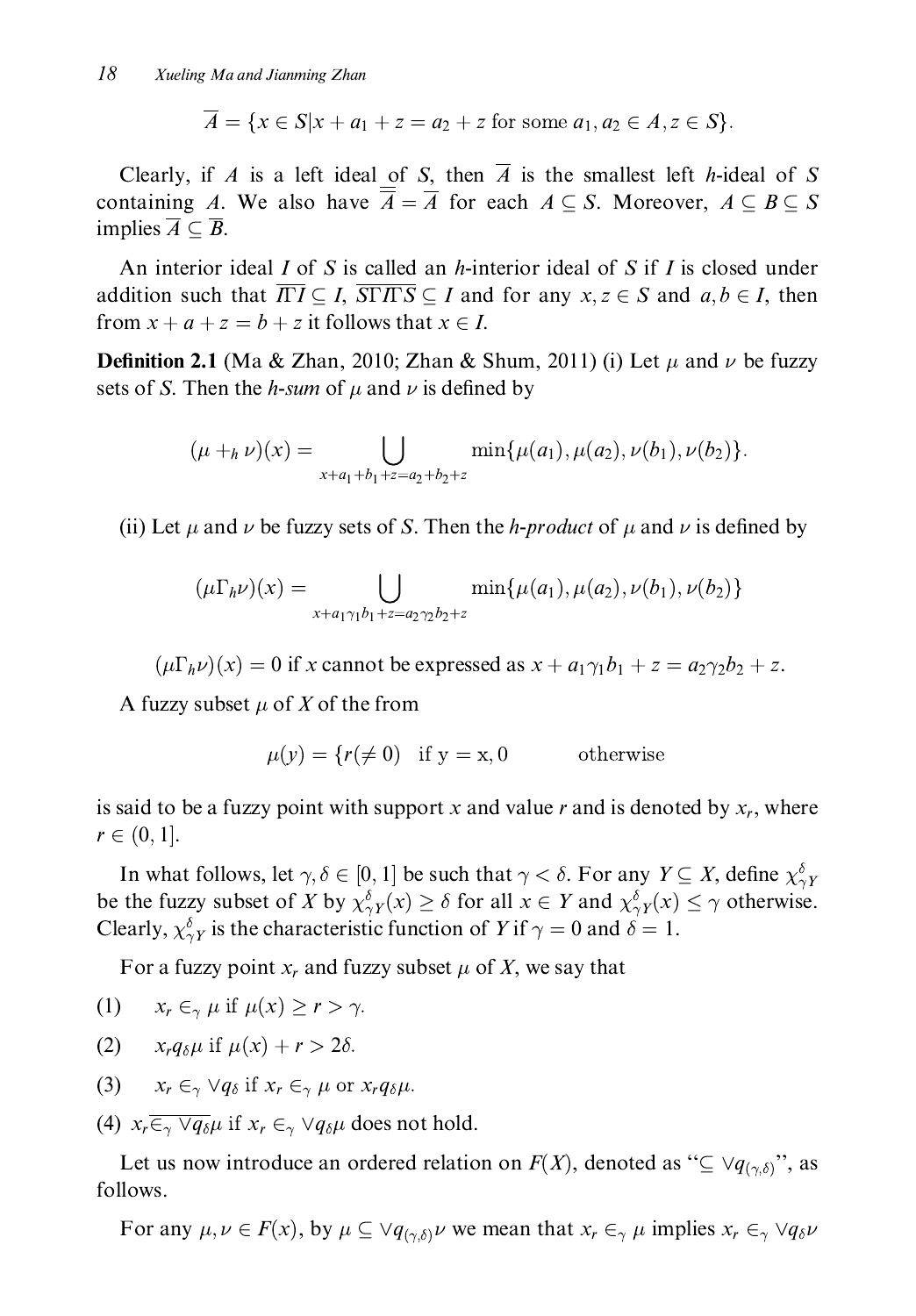for all  $x \in X$  and  $r \in (\gamma, 1]$ . Moreover,  $\mu$  and  $\nu$  are said to be  $(\gamma, \delta)$ -equal, denoted by  $\mu =_{(\gamma,\delta)} \nu$ , if  $\mu \subseteq \forall q_{(\gamma,\delta)}\nu$  and  $\nu \subseteq \forall q_{(\gamma,\delta)}\mu$ .

The following is similar to Proposition  $(3.5)$  in Zhan & Shum  $(2011)$ .

**Lemma 2.2** Let S be a  $\Gamma$ -hemiring and X,  $Y \subseteq S$ . Then we have

(1) 
$$
X \subseteq Y
$$
 if and only if  $\chi^{\delta}_{\gamma} \subseteq \vee q_{(\gamma,\delta)}\chi^{\delta}_{\gamma}Y$ .

$$
(2) \quad \chi_{\gamma X}^{\delta} \cap \chi_{\gamma Y}^{\delta} =_{(\gamma,\delta)} \chi_{\gamma(X \cap Y)}^{\delta}.
$$

(3) 
$$
\chi_{\gamma X}^{\delta} + h \chi_{\gamma Y}^{\delta} = (\gamma, \delta) \chi_{\gamma X + Y}^{\delta}.
$$

(4)  $\chi_{\gamma X}^{\delta} \Gamma_h \chi_{\gamma Y}^{\delta} =_{(\gamma, \delta)} \chi_{\gamma \overline{X \Gamma Y}}^{\delta}.$ 

### 2.2 Fuzzy soft sets

Let U be an initial universe set and E the set of all possible parameters under consideration with respect to U. As a generalization of soft set introduced, Molodtsov (1999) and Maji et al. (2001) defined fuzzy soft set in the following way.

**Definition 2.3** (Maji *et al.*, 2001) A pair  $\langle F, A \rangle$  is called a fuzzy soft set over  $U$ , where  $A \subseteq E$  and F is a mapping given by  $F : A \rightarrow F(U)$ .

In general, for every  $\epsilon \in A$ ,  $F(\epsilon)$  is a fuzzy set of U and it is called fuzzy value set of parameter  $\varepsilon$ . The set of all fuzzy soft sets over U with parameters from E is called a fuzzy soft classes, and it is denote by  $FJ(U, E)$ .

**Definition 2.4** (Ali *et al.*, 2009; Maji *et al.*, 2001; Yin & Zhan, 2012) (1) Let  $\langle F, A \rangle$ and  $\langle G, B \rangle$  be two fuzzy soft sets over U. We say that  $\langle F, A \rangle$  is an fuzzy soft subset of  $\langle G, B \rangle$  and write  $\langle F, A \rangle \langle G, B \rangle$  if

- $A\subseteq B;$  $(i)$
- (ii) For any  $\varepsilon \in A$ ,  $F(\varepsilon) \subseteq G(\varepsilon)$ .  $\langle F, A \rangle$  and  $\langle G, B \rangle$  are said to be fuzzy soft equal and write  $\langle F, A \rangle = \langle G, B \rangle$  if  $\langle F, A \rangle \langle G, B \rangle$  and  $\langle G, B \rangle \langle F, A \rangle$ .

The extended intersection of two fuzzy soft sets  $\langle F, A \rangle$  and  $\langle G, B \rangle$  over U is a fuzzy soft set denoted by  $\langle H, C \rangle$ , where  $C = A \cup B$  and

$$
H(\varepsilon) = \begin{cases} F(\varepsilon) & \text{if } \varepsilon \in A - B, \\ G(\varepsilon) & \text{if } \varepsilon \in B - A, \\ F(\varepsilon) \cap G(\varepsilon) & \text{if } \varepsilon \in A \cap B, \end{cases}
$$

for all  $\varepsilon \in C$ . This is denoted by  $\langle H, C \rangle = \langle F, A \rangle \widetilde{\cap} \langle G, B \rangle$ .

(3) Let  $\langle F, A \rangle$  and  $\langle G, B \rangle$  be two fuzzy soft sets over U such that  $A \cap B \neq \emptyset$ .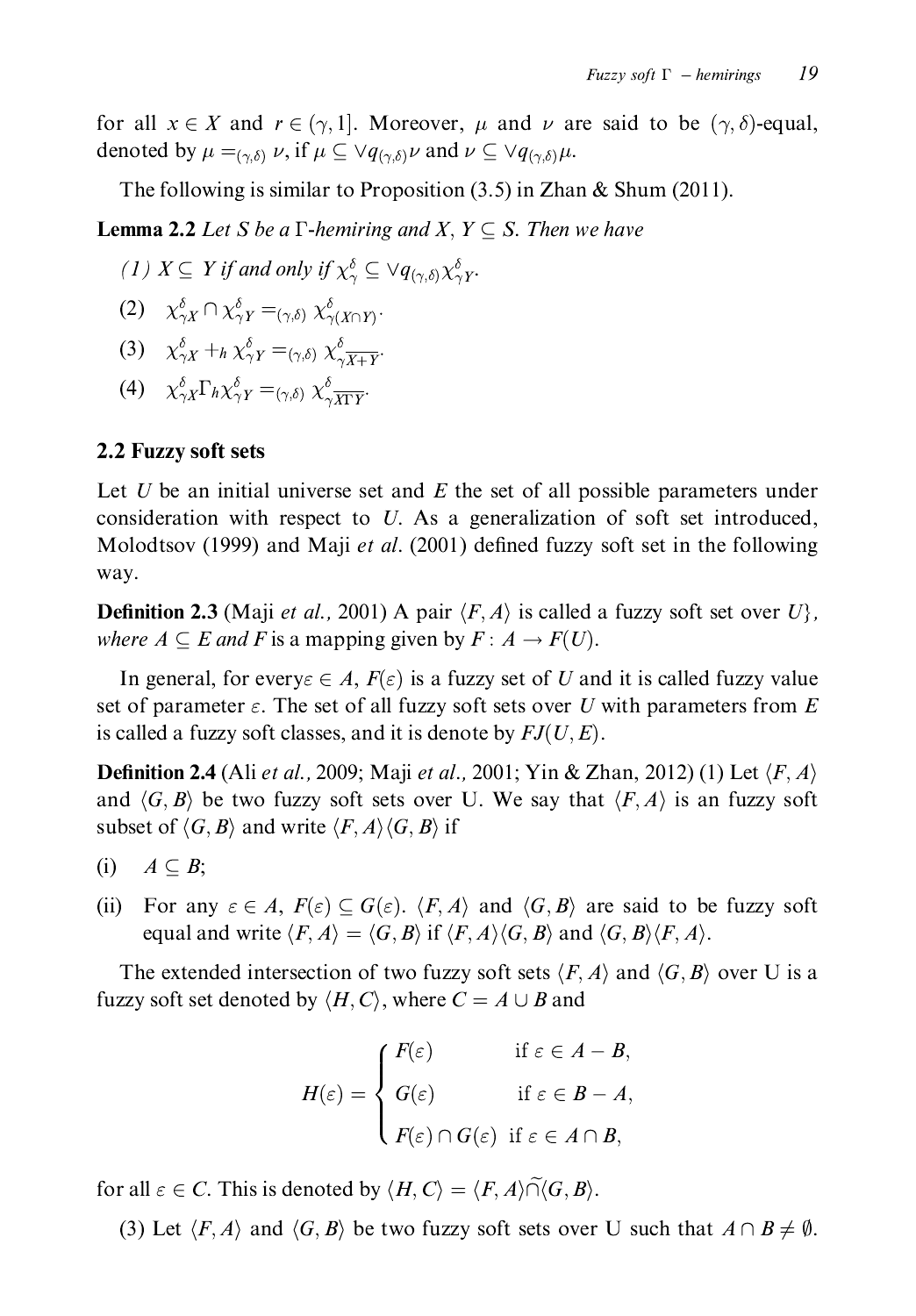The restricted intersection of  $\langle F, A \rangle$  and  $\langle G, B \rangle$  is defined to be the fuzzy soft set  $\langle H, C \rangle$ , where  $C = A \cap B$  and  $H(\varepsilon) = F(\varepsilon) \cap G(\varepsilon)$  for all  $\varepsilon \in C$ . This is denoted by  $\langle H, C \rangle = \langle F, A \rangle \langle G, B \rangle$ .

(4) Let  $V \subseteq U$ . A fuzzy soft set  $\langle F, A \rangle$  over V is said to be a relative whole  $(\gamma, \delta)$  -fuzzy soft set (with respect to universe set V and parameter set A), denoted by  $\sum(V, A), F(\varepsilon) = \chi_{\gamma V}^{\delta}$  for all  $\varepsilon \in A$ .

**Definition 2.5** (Yin & Zhan, 2012) Let  $\langle F, A \rangle$  and  $\langle G, B \rangle$  be two fuzzy soft sets over U. We say that is an  $(\gamma, \delta)$ -fuzzy soft subset of  $\langle G, B \rangle$  and write  $\langle F, A \rangle_{(\gamma, \delta)} \langle G, B \rangle$  if

(i)  $A \subseteq B$ ;

(ii) For any  $\varepsilon \in A$ ,  $F(\varepsilon) \subseteq \vee q_{(\gamma,\delta)}G(\varepsilon)$ .  $\langle F, A \rangle$  and  $\langle G, B \rangle$  are said to be  $(\gamma, \delta)$ fuzzy soft equal and write  $\langle F, A \rangle \asymp_{(\gamma,\delta)} \langle G, B \rangle$  if  $\langle F, A \rangle_{(\gamma,\delta)} \langle G, B \rangle$  and  $\langle G, B \rangle_{(\gamma, \delta)} \langle F, A \rangle.$ 

We point out that  $\frac{1}{(\gamma,\delta)}$  means  $\frac{1}{(\gamma,\delta)}$  does not hold.

**Definition 2.6** (i) The *h*-sum of two fuzzy soft sets  $\langle F, A \rangle$  and  $\langle G, B \rangle$  over S is a fuzzy soft set over S, denoted by  $\langle F+_h G, C \rangle$ , where  $C = A \cup B$  and

$$
(F+_{h}G)(\varepsilon) = \begin{cases} F(\varepsilon) & \text{if } \varepsilon \in A - B, \\ G(\varepsilon) & \text{if } \varepsilon \in B - A, \\ F(\varepsilon) +_{h} G(\varepsilon) & \text{if } \varepsilon \in A \cap B, \end{cases}
$$

for all  $\varepsilon \in C$ . This is denoted by  $\langle F+_h G, C \rangle = \langle F, A \rangle +_h \langle G, B \rangle$ .

(ii) The h-product of two fuzzy soft sets  $\langle F, A \rangle$  and  $\langle G, B \rangle$  over S is a fuzzy soft set over S, denoted by  $\langle F\Gamma_h G, C \rangle$ , where  $C = A \cup B$  and

$$
(F\Gamma_h G)(\varepsilon) = \begin{cases} F(\varepsilon) & \text{if } \varepsilon \in A - B, \\ G(\varepsilon) & \text{if } \varepsilon \in B - A, \\ F(\varepsilon) \Gamma_h G(\varepsilon) & \text{if } \varepsilon \in A \cap B, \end{cases}
$$

for all  $\varepsilon \in C$ . This is denoted by  $\langle F\Gamma_h G, C \rangle = \langle F, A \rangle \Gamma_h \langle G, B \rangle$ .

## $(\infty, \infty \vee q_{\delta})$ -FUZZY SOFT h-IDEALS(h-INTERIOR-IDEALS)

In this section, we will introduce the concept of  $(\epsilon_{\gamma}, \epsilon_{\gamma} \vee q_{\delta})$ -fuzzy soft hideals (h -interior-ideals) over a  $\Gamma$ -hemiring and investigate their fundamental properties.

**Definition (3.1)**A fuzzy soft set  $\langle F, A \rangle$  over S is called an  $(\epsilon_{\gamma}, \epsilon_{\gamma} \vee q_{\delta})$ -fuzzy soft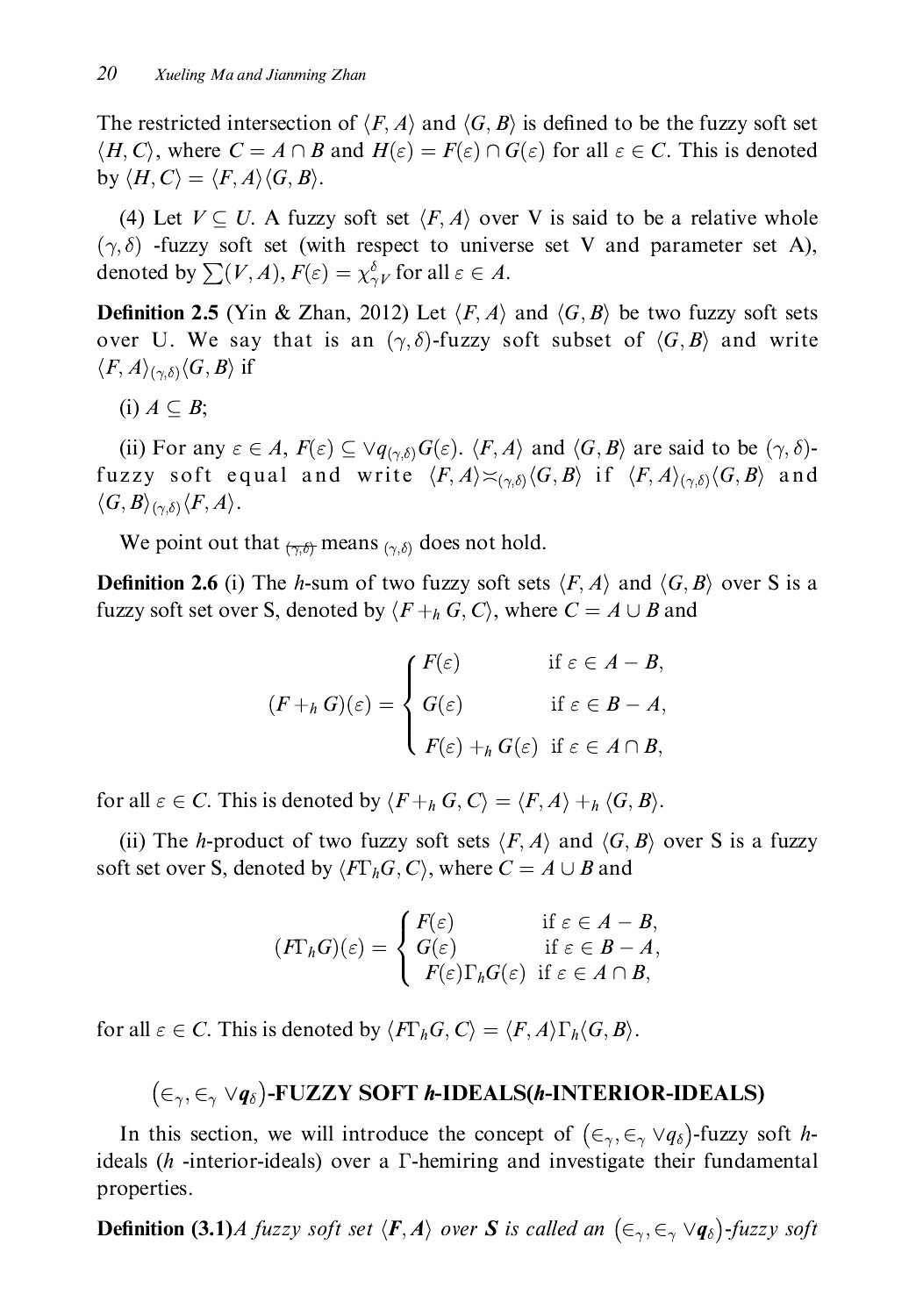left (resp., right) **h**-ideal over  $S$  if it satisfies:

(F1a) 
$$
\langle F, A \rangle +_h \langle F, A \rangle_{(\gamma, \delta)} \langle F, A \rangle
$$
,

 $(F1b)\sum(S,A)\Gamma_h\langle F,A\rangle_{(\gamma,\delta)}\langle F,A\rangle$  (resp.,  $\langle F,A\rangle\Gamma_h\sum(S,A)\langle F,A\rangle$ ),

 $(F 1 c)$   $x + a + z = b + z, a_r, b_s \in_{\gamma} F(\varepsilon) \rightarrow x_{\min\{r,s\}} \in_{\gamma} \vee q_{\delta} F(\varepsilon)$  for a 11  $a, b, x, z \in S, \varepsilon \in A$  and  $r, s \in (\gamma, 1]$ .

A fuzzy soft set over S is called an  $(\epsilon_{\gamma}, \epsilon_{\gamma} \vee q_{\delta})$ -fuzzy soft h-ideal over S if it is both an  $(\epsilon_{\gamma}, \epsilon_{\gamma} \vee q_{\delta})$ -fuzzy soft right *h*-ideal and an  $(\epsilon_{\gamma}, \epsilon_{\gamma} \vee q_{\delta})$ -fuzzy soft left *h*-ideal over *S*.

It is worth attending that for every  $(\epsilon_{\gamma}, \epsilon_{\gamma} \vee q_{\delta})$ -fuzzy soft left (right) *h*-ideal  $\langle F, A \rangle$  over S, we obtain  $\max\{F(\varepsilon)(0), \gamma\} \ge \min\{F(\varepsilon)(x), \delta\}$  for all  $\varepsilon \in A$  and  $x \in S$ .

**Example 3.2** Let  $(S, +)$  and  $(\Gamma, +)$  be two semigroups, where S and  $\Gamma$  are the sets of all non-negative integers and the operations are the usual additive operations. Define a mapping  $S \times \Gamma \times S \rightarrow S$  by  $a\gamma b = a \cdot \gamma \cdot b$  for all  $a, b \in S$ and  $\gamma \in \Gamma$ , where "." is the usual multiplication. Then it can be easily verified that S, under the above multiplication and the structure  $\Gamma$ -mapping, is a  $\Gamma$ hemiring. Define a fuzzy soft set  $\langle F, A \rangle$  over S, where  $A = S$ , by

$$
F(\varepsilon)(x) = \begin{cases} 0.6 & \text{if } x \in (4), \\ 0.8 & \text{if } x \in (2) - (4), \\ 0.2 & \text{otherwise}, \end{cases}
$$

a 1 1  $\varepsilon, x \in S$ , where  $(2) = \{2n | n \in N\}$ ,  $(4) = \{4n | n \in N\}$ , for  $(2) - (4) = {4n - 2|n \in N^+}.$  Here, N and N<sup>+</sup> are an set of all non-negative integer numbers and an set of all positive integer numbers, respectively. Then one can easily check that  $\langle F, A \rangle$  is an  $(\epsilon_{0.6}, \epsilon_{0.6} \vee q_{0.8})$ -fuzzy soft *h*-interior-ideal over *S*.

**Theorem (3.3)** A fuzzy soft set  $\langle F, A \rangle$  over S is an  $(\epsilon_{\gamma}, \epsilon_{\gamma} \vee q_{\delta})$ -fuzzy soft left (resp., right)  $h$ -ideal over  $S$  if and only if it satisfies:

- (F2a)  $\max\{F(\varepsilon)(x+y),\gamma\}\geq \min\{F(\varepsilon)(x),F(\varepsilon)(y),\delta\}$  for all  $\}x, y \in S$  and  $\varepsilon \in A$ .
- $(F2b)$  max $\{F(\varepsilon)(x\alpha y), \gamma\} \ge \min\{F(\varepsilon)(y), \delta\}$  (resp., max $\{F(\varepsilon)(x\alpha y), \gamma\} \ge \min\{F(\varepsilon)(x), \delta\}$ ) for all  $x, y \in S, \alpha \in \Gamma$  and  $\varepsilon \in A$ .
- $(F 2 c)$   $x + a + z = b + z \rightarrow max{F(\varepsilon)(x), \gamma} \ge min{F(\varepsilon)(b), \delta}$  for all  $a, b, x, z \in S$  and  $\varepsilon \in A$ .

*Proof.* Let  $\langle F, A \rangle$  be an  $(\epsilon_{\gamma}, \epsilon_{\gamma} \vee q_{\delta})$ -fuzzy soft left *h*-ideal over *S*. For any  $x, y \in S$ ,  $\varepsilon \in A$ . If  $\max\{F(x)(x+y), \gamma\} < t < \min\{F(\varepsilon)(x), F(\varepsilon)(y), \delta\}$ , then  $F(\varepsilon)(x) > t$ ,  $F(\varepsilon)(y) > t$  and  $F(\varepsilon)(x + y) < t < \delta$ , that is,  $(x + y)$ ,  $\overline{\varepsilon_{\gamma} \vee q_{\delta}} F(\varepsilon)$ . On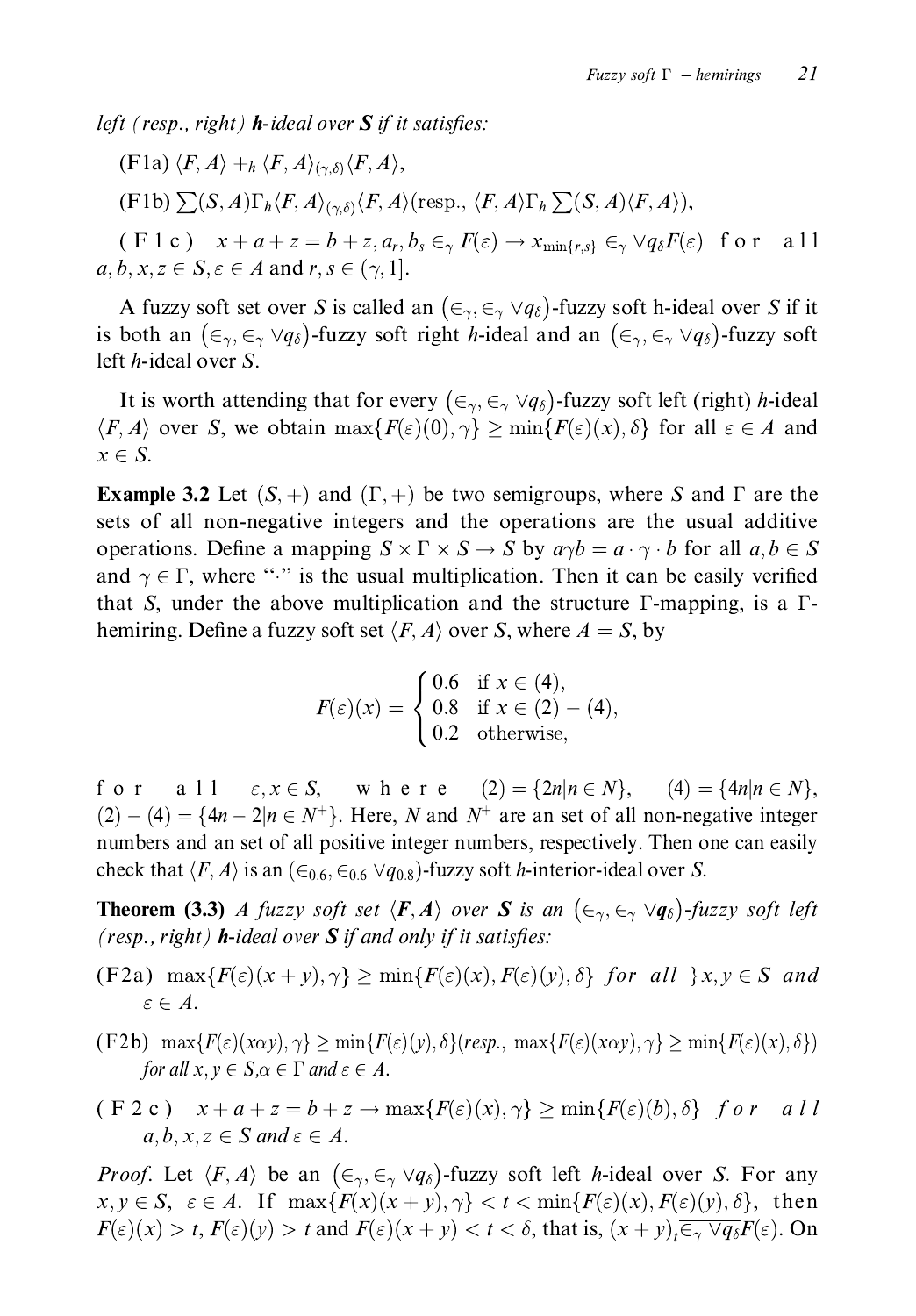the biner hand, we have  $\max_{x \in \mathbb{R}^n} \{ \zeta(x, y, y) \le \min_{x \in \mathbb{R}^n} \{ \zeta(x, y, z) \}$  and so  $F(\varepsilon)(0) \ge \min\{F(\varepsilon)(x), \delta\}$  since  $\gamma < \min\{F(\varepsilon)(x), \delta\}$  Thus

$$
(F(\varepsilon) + {}_h F(\varepsilon))(x + y)
$$
  
= min  $\Big\{ \bigcup_{x+y+a_1+b_1+z=a_2+b_2+z} \min\{F(\varepsilon)(a_1), F(\varepsilon)(a_2), F(\varepsilon)(b_1), F(\varepsilon)(b_2)\}\Big\}$   
 $\geq \min\{F(\varepsilon)(0), F(\varepsilon)(x), F(\varepsilon)(y)\}\$   
 $\geq \min\{F(\varepsilon)(x), F(\varepsilon)(y), \delta\}$   
 $\geq \min\{t, \delta\} = t,$ 

Which implies,  $(x + y)_t \in_{\gamma} F(\varepsilon) + _h F(\varepsilon)$ , and so  $(x + y)_t \in_{\gamma} \vee q_{\delta} F(\varepsilon)$ . This is a contradiction. This implies that (F2a) holds.

 $\Gamma(x)$  if there exist  $\lambda, y \in S$ ,  $\alpha \in I$ ,  $\epsilon \in A$  such that  $\max_{I} \Gamma(\epsilon) (\lambda \alpha y), \gamma \in I \setminus \min_{I} \mathbb{R}$  $\frac{\Gamma(\varepsilon)(\lambda\alpha y)}{\Gamma(\varepsilon)}$   $\Gamma(\varepsilon) \cap \Omega$   $\Gamma(\varepsilon) \cap \Omega$ then  $F(\varepsilon)(y) > t$ , and  $F(\varepsilon)(x\alpha y) < t < \delta$ , that is ,  $(x\alpha y)_t \in \gamma \lor q_\delta F(\varepsilon)$ . On the other hand,

$$
(F(\varepsilon)\Gamma_h F(\varepsilon))(x\alpha y)
$$
  
= min  $\left\{ \bigcup_{x\alpha y+a_1+b_1+z=a_2+b_2+z} \min \left\{ \chi_\gamma^\delta(\varepsilon)(a_1), \chi_\gamma^\delta(\varepsilon)(a_2), F(\varepsilon)(b_1), F(\varepsilon)(b_2) \right\} \right\}$   
 $\ge \min \{ F(\varepsilon)(0), F(\varepsilon)(y) \}$   
 $\ge \min \{ F(\varepsilon)(x), F(\varepsilon)(y), \delta \}$   
 $\ge \min \{ t, \delta \} = t,$ 

which implies,  $(x\alpha y)_t \in \gamma F(\varepsilon) + h F(\varepsilon)$ , and so  $(x\alpha y)_t \in \gamma g_\delta F(\varepsilon)$ . This is a contradiction. This implies that (F2b) holds.

Finally, if there exist  $a, b, x, z \in S$  with  $x + a + z = b + z, \varepsilon \in A$  and  $r \in (\gamma, 1]$  $\sum_{i=1}^n \sum_{i=1}^n (C_i(x_i), y_i(x_i))$  $F(\varepsilon)(x) < r < \delta$ , this implies  $a_r, b_r \in_\gamma F(\varepsilon)$  but  $x_r \in_\gamma \vee q_\delta F(\varepsilon)$ , which contradicts with the condition  $F(1c)$ . Hence the condition  $(F2c)$  is valid.

Conversely, assume that the given conditions  $(F2a)$ ,  $(F2b)$  and  $(F2c)$  hold. If  $\langle F, A \rangle \pm h \langle F, A \rangle \langle F, \langle F, A \rangle$ , then there exist  $\varepsilon \in A$  and  $\lambda_r \in \gamma F(\varepsilon) \pm h F(\varepsilon)$  such that  $x_r \in \gamma \lor q_\delta r(\epsilon)$ . Hence  $F(\epsilon)(x) < r$  and  $F(\epsilon)(x) + r \leq 20$ , which gives  $F(\epsilon)(x) < 0$ . If there exist  $a_1, a_2, b_1, b_2x, z \in S$  with  $x + a_1 + b_1 + z = a_2 + b_2 + z$ , then by the conditions  $F(2a)$  and  $F(2c)$ , we have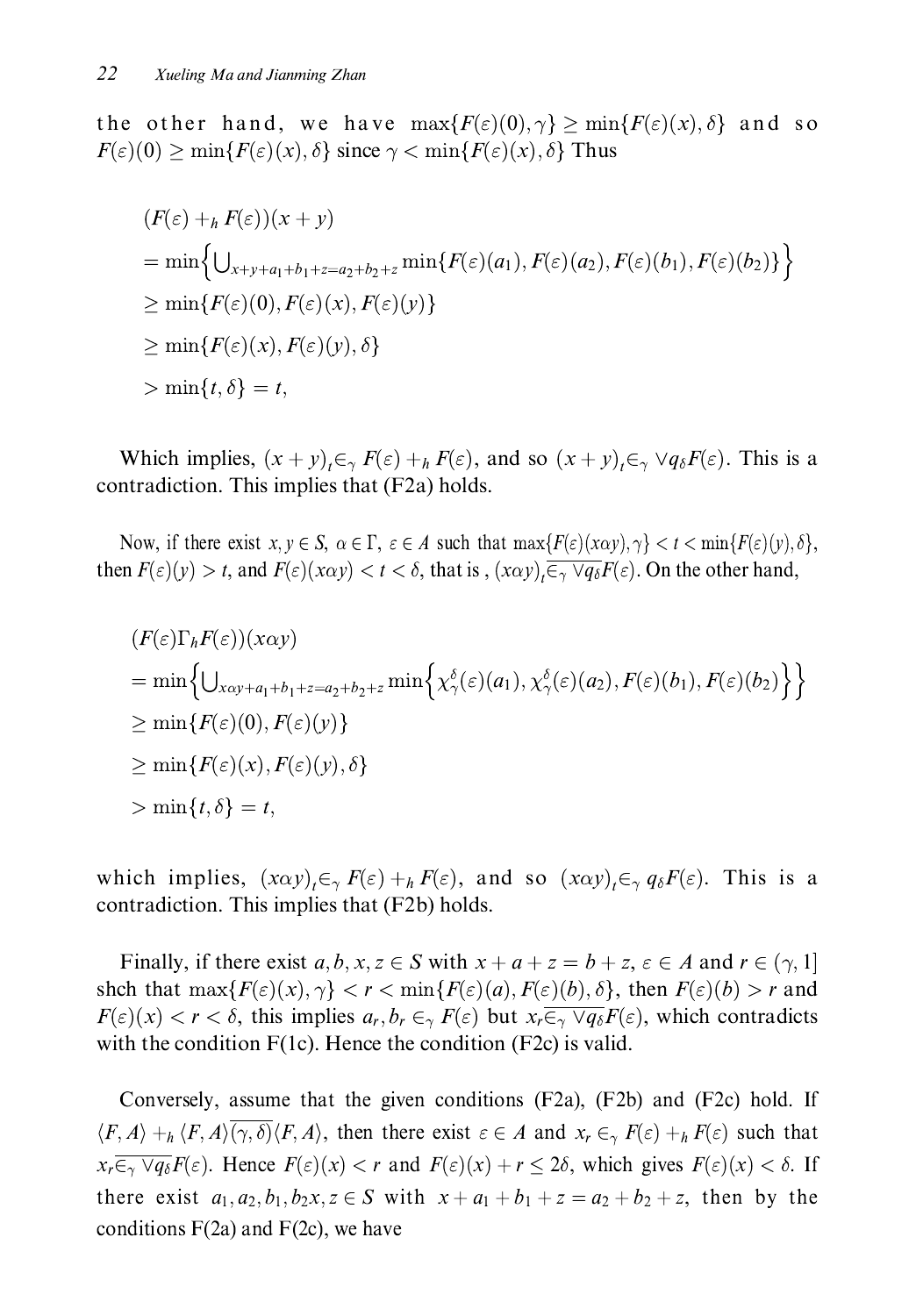$$
\delta > \max\{F(\varepsilon)(x), \gamma\} \ge \max\{\min\{F(\varepsilon)(a_1 + b_1), F(\varepsilon)(a_2 + b_2), \delta\}, \gamma\}
$$
  
\n
$$
= \min\{\max\{F(\varepsilon)(a_1 + b_1), \gamma\} \max\{F(\varepsilon)(a_2 + b_2), \gamma\}, \delta\}
$$
  
\n
$$
\ge \min\{\min\{F(\varepsilon)(a_1), F(\varepsilon)(b_1), \delta\}, \min\{F(\varepsilon)(a_2), F(\varepsilon)(b_2), \delta\}, \delta\}
$$
  
\n
$$
= \min\{F(\varepsilon)(a_1), F(\varepsilon)(a_2), F(\varepsilon)(b_1), F(\varepsilon)(b_2), \delta\}
$$

which implies  $\max\{F(\varepsilon)(x), \gamma\} \ge \min\{F(\varepsilon)(a_1), F(\varepsilon)(a_2), F(\varepsilon)(b_1), F(\varepsilon)(b_2)\}.$ Hence we have

$$
r \leq (F(\varepsilon) +_h F(\varepsilon))(x) = \bigcup_{x+a_1+b_1+z=a_2+b_2+z} \min\{F(\varepsilon)(a_1), F(\varepsilon)(a_2), F(\varepsilon)(b_1), F(\varepsilon)(b_2)\}
$$
  

$$
\leq \bigcup_{x+a_1+b_1+z=a_2+b_2+z} \max\{F(\varepsilon)(x), \gamma\} = \max\{F(\varepsilon)(x), \gamma\},
$$

a contradiction. Therefore, (F1a) holds.

Similarly, we can prove (F1b) holds.

Finally, if there exist  $a, b, x, z \in S$ ,  $\varepsilon \in A$  and  $r, s \in (\gamma, 1]$  with  $x + a + z = b + z$  and  $a_r, b_s \in F(\varepsilon)$  such that  $x_{\min\{r,s\}} \overline{\in_{\gamma} \vee q_{\delta}} F(\varepsilon)$ , then  $F(\varepsilon)(a) \ge r > \gamma$ ,  $F(\varepsilon)(b) \ge s > \gamma$  but  $F(\varepsilon)(x) < \min\{r, s\}$  and  $F(\varepsilon)(x) + \min\{r, s\} < 2\delta$ , it follows that  $F(\varepsilon)(x) < \delta$ . Hence  $\max\{F(\varepsilon)(x),\gamma\} < \min\{F(\varepsilon)(a),F(\varepsilon)(b),\delta\}$ , a contradiction. Thus the condition (F1c) is valid.

For any fuzzy soft set  $\langle F, A \rangle$  over a  $\Gamma$ -hemiring  $S, \varepsilon \in A$  and  $r \in (\gamma, 1]$ . Denote  $F(\varepsilon)_r = \{x \in S | x_r \in T_r(\varepsilon)\},\$  $\langle F(\varepsilon) \rangle_r = \{ x \in S | x_r q_\delta F(\varepsilon) \}$ and  $[F(\varepsilon)]_r = \{x \in S | x_r \in \mathcal{A} \vee q_\delta F(\varepsilon)\}.$  The next theorem presents the relationships between  $(\epsilon_{\gamma}, \epsilon_{\gamma} \vee q_{\delta})$ -fuzzy soft left (resp., right) *h*-ideals and crisp left (resp., right) *h*-ideals of a  $\Gamma$ -hemiring S.

**Theorem 3.4** Let S be a  $\Gamma$ -hemiring and  $\langle F, A \rangle$  a fuzzy soft set over S. Then

- $\langle F, A \rangle$  is an  $(\epsilon_{\gamma}, \epsilon_{\gamma} \vee q_{\delta})$ -fuzzy soft left (resp., right) h-ideal over S if and  $(1)$ only if non-empty subset  $F(\varepsilon)$ , is a left (resp., right) h-ideal of S for all  $\varepsilon \in A$ and  $r \in (\gamma, \delta]$ .
- (2) If  $2\delta = 1 + \gamma$ , then  $\langle F, A \rangle$  is an  $(\epsilon_{\gamma}, \epsilon_{\gamma} \vee q_{\delta})$ -fuzzy soft left (resp., right) hideal over S if and only if non-empty subset  $\langle F(\varepsilon) \rangle_r$  is a left (resp., right) hideal of S for all  $\varepsilon \in A$  and  $r \in (\gamma, \delta]$ .
- (3)  $\langle F, A \rangle$  is an  $(\epsilon_{\gamma}, \epsilon_{\gamma} \vee q_{\delta})$ -fuzzy soft left (resp., right) h-ideal over S if and only if non-empty subset  $\langle F(\varepsilon) \rangle_r$  is a left (resp., right) h-ideal of S for all  $\varepsilon \in A$  and  $r \in (\gamma, \min\{2\delta - \gamma, 1\}]$ .

*Proof.* We only prove (2) and (3). The conclusion (1) can be easily proved.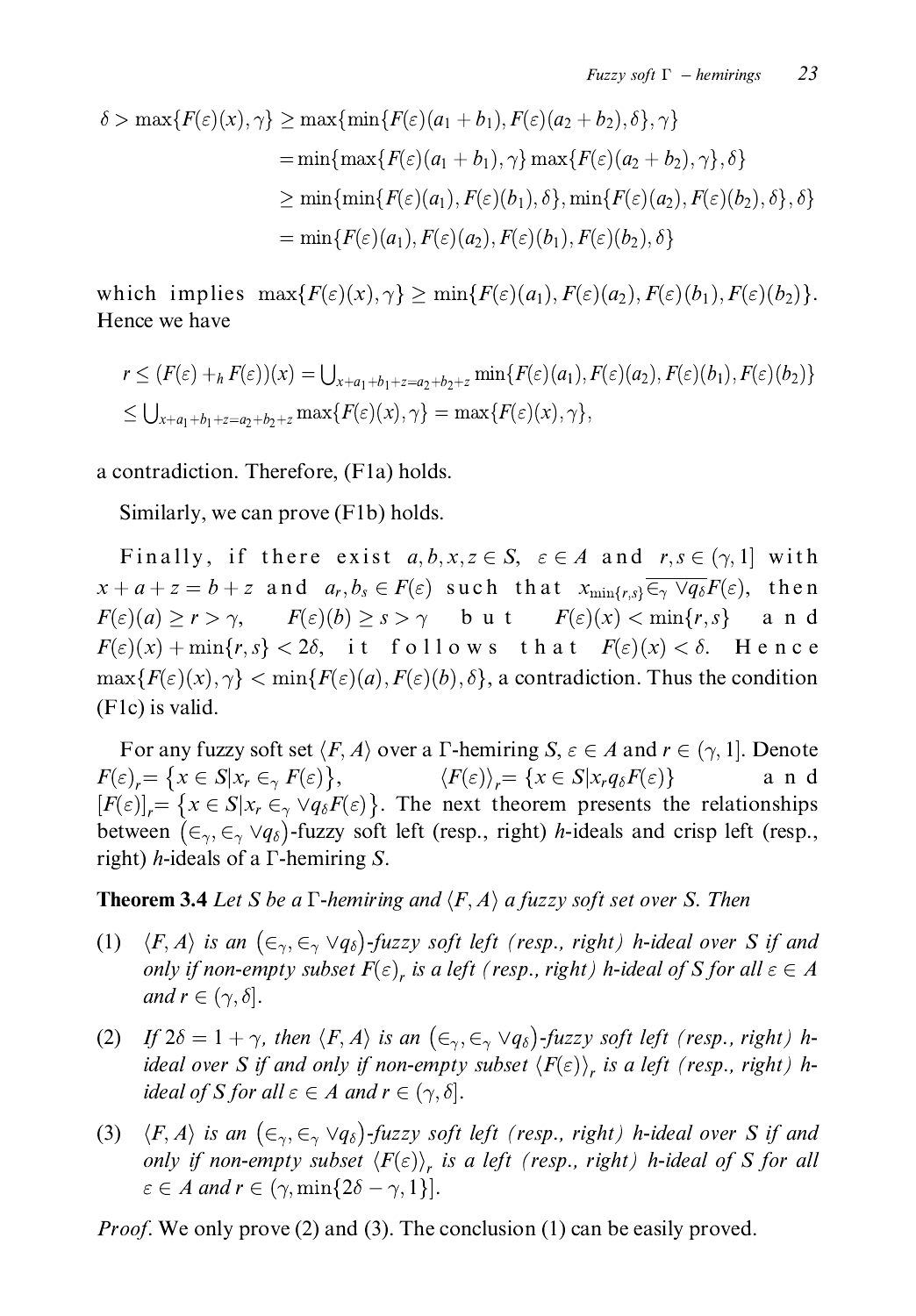(2) Assume that  $2\delta = 1 + \gamma$ . Let  $\langle F, A \rangle$  be an  $(\epsilon_{\gamma}, \epsilon_{\gamma} \vee q_{\delta})$ -fuzzy soft left h-) . + 
""+ 5 &  $r \neq v$  for some  $\varepsilon \in A$  and  $r \in (0, 1]$ .  $x, y \in \langle F(\varepsilon) \rangle_r$ . Then  $x_r q_\delta F(\varepsilon)$  and  $y_r q_\delta F(\varepsilon)$ , that is,  $F(\varepsilon)(x) + r > 2\delta$  and  $\overline{\phantom{a}}$  $F(\varepsilon)(y)$  +  $t > 20$ . Since  $\langle F, A \rangle$  is an  $\langle f, 0 \rangle$ -ruzzy sort *n*-ierr rical over *S*, we  $\max_{\mathbf{I}} \sum_{i=1}^n \sum_{j=1}^n \sum_{j=1}^n \mathbf{I}^T(\mathcal{E}_{j}|\mathcal{X}_{j}, \mathcal{F}_{j}(\mathcal{E}_{j}|\mathcal{Y}_{j}), \mathcal{F}_{j}(\mathcal{F}_{j}|\mathcal{X}_{j}, \mathcal{F}_{j}(\mathcal{F}_{j}|\mathcal{Y}_{j}))$ 

$$
\max\{F(\varepsilon)(x+y)+r,\gamma+r\} = \max\{F(\varepsilon)(x+y),\gamma\} \ge \min\{F(\varepsilon)(x),F(\varepsilon)(y),\delta\}+r
$$

$$
= \min\{F(\varepsilon)(x)+r,F(\varepsilon)(y)+r,\delta+\gamma\} > 2\delta
$$

 $\frac{1}{2}$  f = 20 - f, that is  $t \neq t \le 20$ , we have  $I(c)(x \neq y) \neq t > 20$  and so  $x \pm y \in \langle F(\varepsilon)/f, \cdot \rangle$  similarly, we can show that  $x \alpha y, y \alpha x \in \langle F(\varepsilon)/f, \cdot \rangle$  for an  $\overline{1}$   $\overline{1}$   $\overline{1}$   $\overline{1}$   $\overline{1}$   $\overline{1}$   $\overline{1}$   $\overline{1}$   $\overline{1}$   $\overline{1}$   $\overline{1}$   $\overline{1}$   $\overline{1}$   $\overline{1}$   $\overline{1}$   $\overline{1}$   $\overline{1}$   $\overline{1}$   $\overline{1}$   $\overline{1}$   $\overline{1}$   $\overline{1}$   $\overline{1}$   $\overline{1}$   $\overline{$  $x \in \langle \Gamma(\varepsilon)/\rangle$ ,  $\alpha \in \Gamma$  and  $y \in S$  and that  $x \top u \top z = v \top z$  for  $x, z \in S$  and  $\overline{\phantom{a}}$  $a, b \in \langle F(\varepsilon) \rangle_r$  implies  $x \in \langle F(\varepsilon) \rangle_r$ . Therefore,  $\langle F(\varepsilon) \rangle_r$  is a left *h*-ideal of *S*.

Conversely, assume that the given conditions hold. If here exist  $\varepsilon \in A$  and  $x, y \in S$  such that  $\max\{F(\varepsilon)(x+y), \gamma\} < \min\{F(\varepsilon)(x), F(\varepsilon)(y), \delta\}.$  Take  $r = 2\delta - \max\{F(\varepsilon)(x+y), \gamma\}.$  Then  $r \in (\delta, 1],$   $F(\varepsilon)(x+y) \leq 2\delta - r,$  $T(\varepsilon)(\lambda)$  max $\mathcal{O}(\varepsilon)(\lambda + y)$ ,  $\int f - 2v = r$  and  $T(\varepsilon)(y)$  max $\mathcal{O}(\varepsilon)(\lambda + y)$ ,  $\int f - 2v = r$ , that is  $x, y \in \langle \Gamma(\epsilon)/\rangle_r$  but  $x \in y \notin \langle \Gamma(\epsilon)/\rangle_r$ , a contradiction. Trence  $\langle \Gamma, \Pi \rangle$  satisfies condition (F2a). Similarly we may show that  $\langle F, A \rangle$  satisfies conditions (F2b) and (F2c). Therefore,  $\langle F, A \rangle$  is an  $(\epsilon_{\gamma}, \epsilon_{\gamma} \vee q_{\delta})$ -fuzzy soft left *h*-ideal over *S*.

(3) Let  $\langle F, A \rangle$  be an  $(\epsilon_{\gamma}, \epsilon_{\gamma} \vee q_{\delta})$ -fuzzy soft left *h*-ideal over *S* and assume that  $[T(\varepsilon)]_r \neq \emptyset$  for some  $\varepsilon \in A$  and  $T \in \{T, \min\{20 - T, T\}\}$ . Let  $x, y \in [T(\varepsilon)]_r$ . Then  $x_r \in_\gamma \vee q_\delta F(\varepsilon)$  and  $y_r \in_\gamma \vee q_\delta F(\varepsilon)$  that is  $F(\varepsilon)(x) \ge r > \gamma$  or  $T(\varepsilon)(x) > 2\sigma - r \geq 2\sigma - (2\sigma - \gamma) = \gamma,$  and  $T(\varepsilon)(y) \geq r > \gamma$  or  $F(\varepsilon)(y) > 20 - r \ge 20 - (20 - \gamma) = \gamma$ . Since  $\langle r, A \rangle$  is an  $(\varepsilon_r, \varepsilon_r \vee q_\delta)$ -tuzzy soit lett *n*ideal over S, we have  $2\delta - r \ge 2\delta - (2\delta - \gamma) = \gamma$ . Since  $\langle F, A \rangle$  is an  $(\epsilon_{\gamma}, \epsilon_{\gamma} \vee q_{\delta})$ -fuzzy SOIT LET *n*-litted byth *b*, we have  $\max\{F(\varepsilon)(x+y), y\} \leq \min\{F(\varepsilon)(x), F(\varepsilon)(y), y\}$  and so  $T(\varepsilon)(x) + y \le \min\{T(\varepsilon)(x), T(\varepsilon)(y), 0\}$  since  $\gamma \le \min\{T(\varepsilon)(x), T(\varepsilon)(y), 0\}$  in any case. Now we consider the following cases.

Case 1:  $r \in (\gamma, \delta]$  Then  $2\delta - r \ge \delta \ge r$ .

(1) If  $F(\varepsilon)(x) \ge r$  or  $F(\varepsilon)(y) \ge r$ , then

 $T(\varepsilon)(x+y) \geq \min\{T(\varepsilon)(x), T(\varepsilon)(y), 0\} \leq T.$  Hence  $(x+y)_r \in \gamma T(\varepsilon)$ .

(2) If  $\Gamma(\varepsilon)(x) + \Gamma > 2\sigma$  and  $\Gamma(\varepsilon)(y) + \Gamma > 2\sigma$ , then

$$
F(\varepsilon)(x+y) \ge \min\{F(\varepsilon)(x), F(\varepsilon)(y), \delta\} = \delta \ge r.
$$
 Hence  $(x+y)_r \in_{\gamma} F(\varepsilon)$ .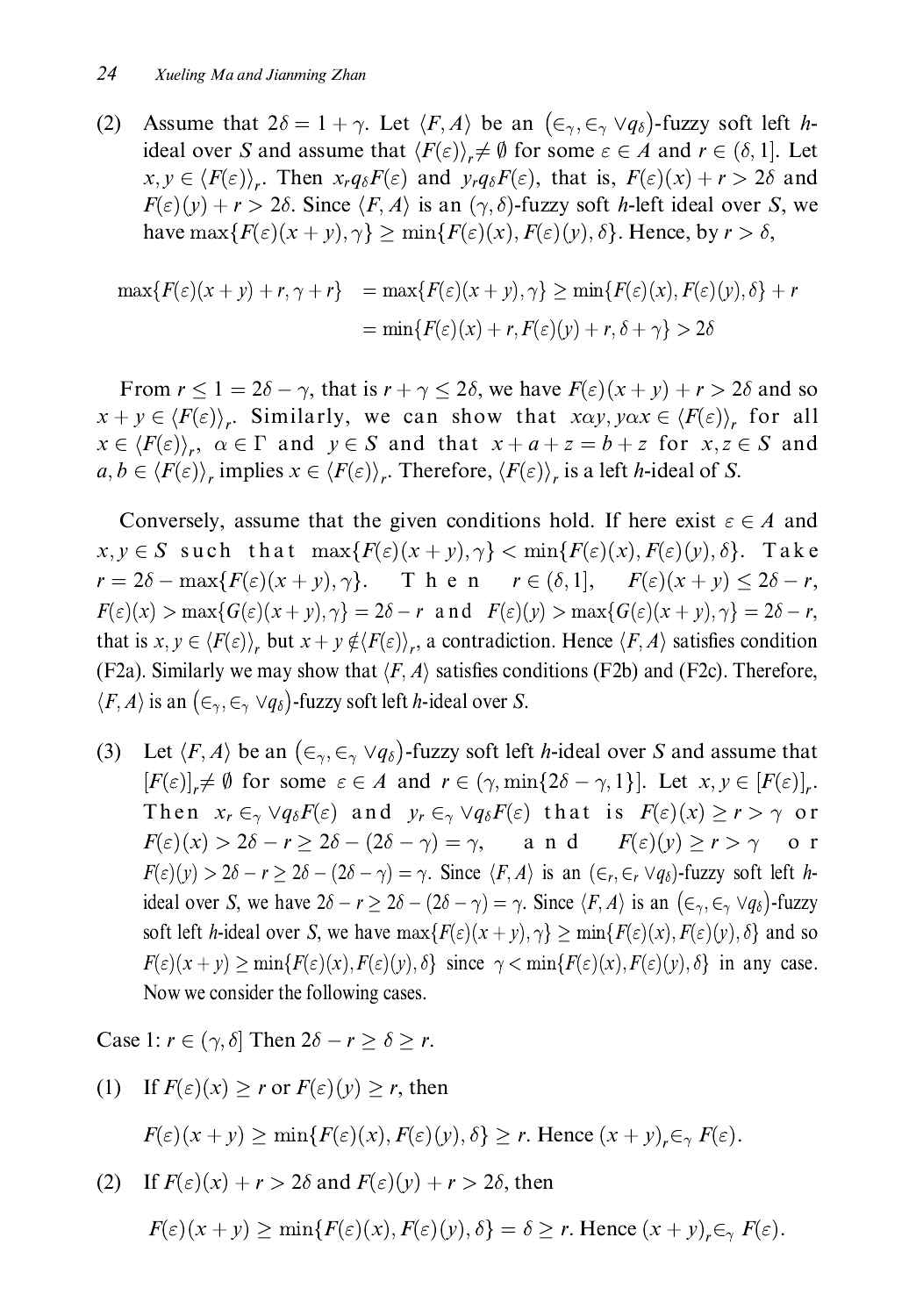Case 2:  $r \in (\delta, \min\{2\delta - \gamma, 1\}]$ . Then  $r > \delta > 2\delta - r$ .

If  $F(\varepsilon)(x) > r$  and  $F(\varepsilon)(y) > r$ , then  $(1)$  $F(\varepsilon)(x+y) \ge \min\{F(\varepsilon)(x), F(\varepsilon)(y), \delta\} = \delta > 2\delta - r$ . Hence  $(x+y)_r q_\delta F(\varepsilon)$ .

(2) If 
$$
F(\varepsilon)(x) + r > 2\delta
$$
 or  $F(\varepsilon)(y) + r > 2\delta$ , then  
\n
$$
F(\varepsilon)(x + y) \ge \min\{F(\varepsilon)(x), F(\varepsilon)(y), \delta\} > 2\delta - r.
$$
 Hence  $(x + y)_r q_\delta F(\varepsilon)$ .

Thus, in any case,  $(x + y)_r \in \sqrt{q_\delta F(\varepsilon)}$ , that is,  $x + y \in [F(\varepsilon)]_r$ . Similarly, we can show that  $x\alpha y, y\alpha x \in [F(\varepsilon)]_r$  for all  $x \in [F(\varepsilon)]_r$ ,  $\alpha \in \Gamma$  and  $y \in S$  and that  $x + a + z = b + z$  for  $x, z \in S$  and  $a, b \in [F(\varepsilon)]_r$  implies  $x \in [F(\varepsilon)]_r$ . Therefore,  $[F(\varepsilon)]$ , is a left *h*-ideal of *S*.

Conversely, assume that the given conditions hold. If there exist  $\varepsilon \in A$  and  $x, y \in S$  such that  $\max\{F(\varepsilon)(x+y), \gamma\} < r = \min\{F(\varepsilon)(x), F(\varepsilon)(y), \delta\}.$  Then  $x_r, y_r \in_{\gamma} F(\varepsilon)$  but  $(x + y)_r \overline{\in_{\gamma} \vee q_{\delta}} F(\varepsilon)$ , that is,  $x, y \in [F(\varepsilon)]_r$  but  $x + y \overline{\in} [F(\varepsilon)]_r$ , a contradiction. Hence  $\langle F, A \rangle$  satisfies the condition (F2a). Similarly we may show that  $\langle F, A \rangle$  satisfies the conditions (F2b) and (F2c). Therefore,  $\langle F, A \rangle$  is an  $(\epsilon_{\gamma}, \epsilon_{\gamma} \vee q_{\delta})$ -fuzzy soft left *h*-ideal over *S*.

The case for  $(\epsilon_{\gamma}, \epsilon_{\gamma} \vee q_{\delta})$ -fuzzy soft right *h*-ideals over *S* can be similarly proved.

**Ddfinition 3.5** A fuzzy soft set  $\langle F, A \rangle$  over S is called an  $(\epsilon_{\gamma}, \epsilon_{\gamma} \vee q_{\delta})$ -fuzzy soft left (resp., right) **h**-ideal over  $S$  if it satisfies (F1a), (F1c) and

- $(F3a) \langle F, A \rangle \Gamma_h \langle F, A \rangle_{(\sim \delta)} \langle F, A \rangle$
- $(F3b) \sum (S, A) \Gamma_h \langle F, A \rangle \Gamma_h \sum (S, A)_{(\alpha, \delta)} \langle F, A \rangle.$

**Example 3.6** Let S be a hemiring with the multiplicative identity 1. Then S is a  $\Gamma$ -hemiring, where  $\Gamma = S$  and  $a\alpha b$  denotes the product of elements  $a, \alpha, b$  in S. Now any  $(\epsilon_{\gamma}, \epsilon_{\gamma} \vee q_{\delta})$ -fuzzy soft *h*-interior-ideal of the hemiring S is an  $(\epsilon_{\gamma}, \epsilon_{\gamma} \vee q_{\delta})$ -fuzzy *h*-interior-ideal of the  $\Gamma$ -hemiring *S*.

From Definitions 3.1 and 3.5, we can obtain:

**Theorem 3.7** Every  $(\epsilon_{\gamma}, \epsilon_{\gamma} \vee q_{\delta})$ -fuzzy soft h-ideal over S is an  $(\epsilon_{\gamma}, \epsilon_{\gamma} \vee q_{\delta})$ -fuzzy soft h-interior-ideal over S.

**Theorem 3.8** A fuzzy soft set  $\langle F, A \rangle$  over S is an  $(\epsilon_{\gamma}, \epsilon_{\gamma} \vee q_{\delta})$ -fuzzy soft h-interiorideal over S if and only if it satisfies  $(F2a)$ ,  $(F2c)$  and

 $(F4a) \ \max\{F(\varepsilon)(x\alpha y), \gamma\} \ge \min\{F(\varepsilon)(x), F(\varepsilon)(y), \delta\}$  for all  $x, y \in S$ ,  $\alpha \in \Gamma$ and  $\varepsilon \in A$ .

(F4b)  $\max\{F(\varepsilon)(x\alpha y\beta z),\gamma\}\geq \min\{F(\varepsilon)(y),\delta\}$  for all  $x, y, z \in S$ ,  $\alpha, \beta \in \Gamma$  and  $\varepsilon \in A$ .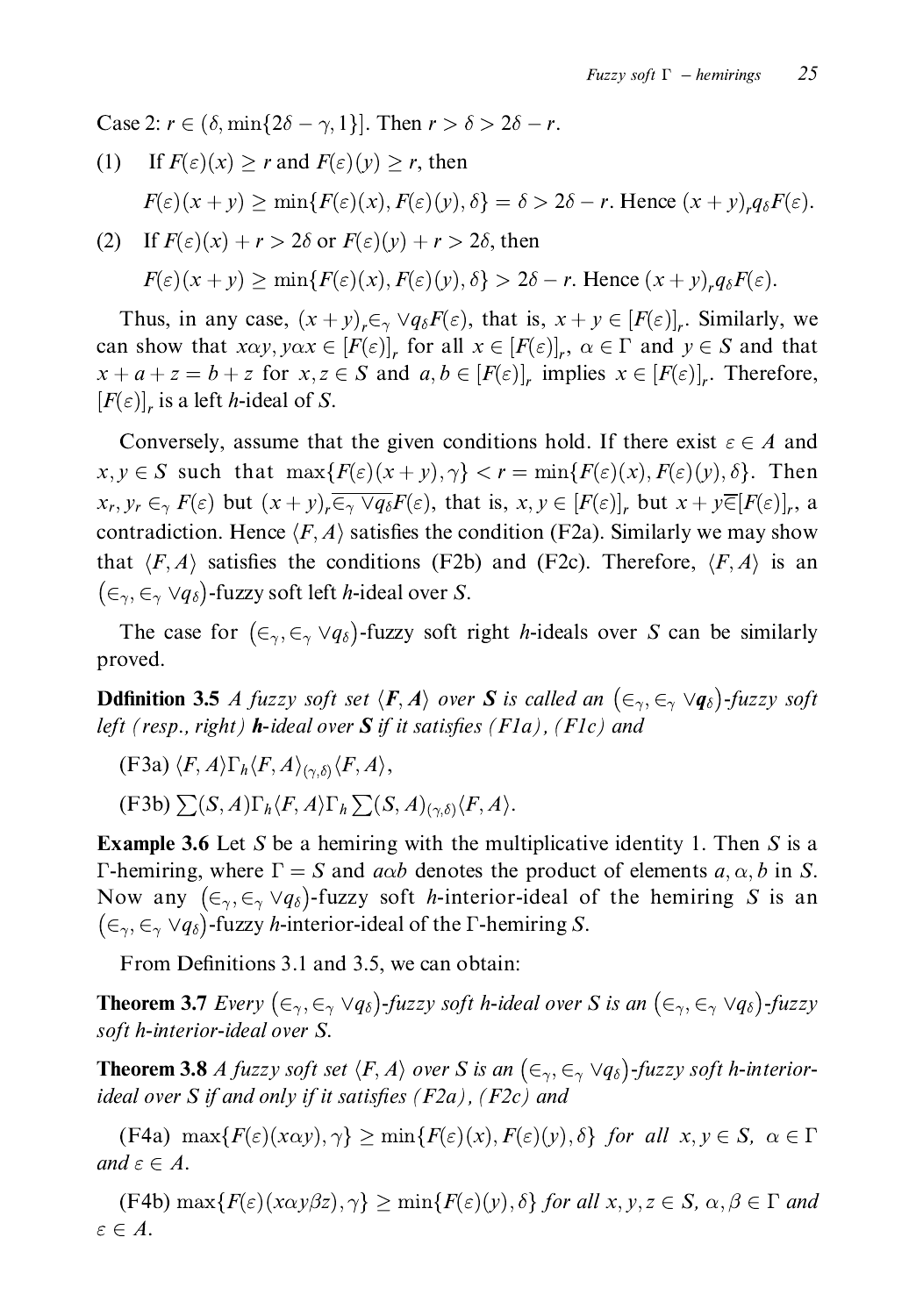*Proof.* The proof is similar to the proof of Theorem 3.3.

**Theorem 3.9** Let S be a  $\Gamma$ -hemiring and  $\langle F, A \rangle$  a fuzzy soft set over S. Then

- $\langle F, A \rangle$  is an  $(\epsilon_{\gamma}, \epsilon_{\gamma} \vee q_{\delta})$ -fuzzy soft *h*-interior-ideal over *S* if and only if  $(1)$ *non*-empty subset  $F(\varepsilon)$ , is an *h*-interior-ideal of S for all  $\varepsilon \in A$  and  $r \in (\gamma, \delta].$
- (2) If  $2\delta = 1 + \gamma$ , then  $\langle F, A \rangle$  is an  $(\epsilon_{\gamma}, \epsilon_{\gamma} \vee q_{\delta})$ -fuzzy soft *h*-interior-ideal over S if and only if *non*-empty subset  $\langle F(\varepsilon) \rangle$ , is an *h*-interior-ideal of S for all  $\varepsilon \in A$  and  $r \in (\delta, 1]$ .
- (3)  $\langle F, A \rangle$  is an  $(\epsilon_{\gamma}, \epsilon_{\gamma} \vee q_{\delta})$ -fuzzy soft *h*-interior-ideal over *S* if and only if *non*-empty subset  $[F(\varepsilon)]_r$  ia an *h*-interior-ideal of S for all  $\varepsilon \in A$  and  $r \in (\gamma, \min\{2\delta - \gamma, 1\}].$

*Proof.* The proof is similar to the proof of Theorem 3.4.

## **Characterizations of**  $\Gamma$ **-hemirings**

In this section, we describe the characterizations of h-hemiregular  $(h$ -semisimple)  $\Gamma$ -hemirings in terms of  $(\epsilon_{\gamma}, \epsilon_{\gamma} \vee q_{\delta})$ -fuzzy soft *h*-ideals and  $(\epsilon_{\gamma}, \epsilon_{\gamma} \vee q_{\delta})$ -fuzzy soft *h*-interior-ideals.

**Definition 4.1** (Ma & Zhan, 2010; Zhan & Shum, 2011) A  $\Gamma$ -hemiring S is said to be h-hemiregular if for each  $x \in S$ , there exist  $a, a', z \in S$  and  $\alpha, \alpha', \beta, \beta' \in \Gamma$  such that

 $x + x\alpha a\beta x + z = x\alpha' a'\beta' x + z.$ 

**Example 4.2** (Ma & Zhan, 2010) Let S and  $\Gamma$  be two sets of all non-negative integers  $N_0$  with an element  $\infty \geq x$  for all  $x \in N_0$ . Define the operation "+" by

 $a + b = a \vee b$  for all  $a, b \in S, \Gamma$ .

Then  $S$  and  $\Gamma$  are additive semigroups.

Now, define a mapping  $S \times \Gamma \times S \rightarrow S$  by  $a\gamma b = a \wedge b$  for all  $a, b \in S$  and  $\gamma \in \Gamma$ .

Then, by routine verification, we can easily see that S is an h-hemiregular  $\Gamma$ hemiring.

**Lemma 4.3** (Ma & Zhan, 2010) A  $\Gamma$ -hemiring S is h-hemiregular if and only if for any right h-ideal A and any left h-ideal B, we have  $\overline{A\Gamma B} = A \cap B$ .

**Theorem 4.4** A *T*-hemiring *S* is h-hemiregular if and only if  $\langle F, A \rangle \widetilde{\cap} \langle G, B \rangle \cup (\gamma, \delta) \langle F, A \rangle \Gamma_h \langle G, B \rangle$  for any  $(\epsilon_{\gamma}, \epsilon_{\gamma} \vee q_{\delta})$ -fuzzy soft right h-ideal  $\langle F, A \rangle$  and any  $\langle \in_{\gamma}, \in_{\gamma} \vee q_{\delta} \rangle$ -fuzzy soft left h-ideal  $\langle G, B \rangle$  over S.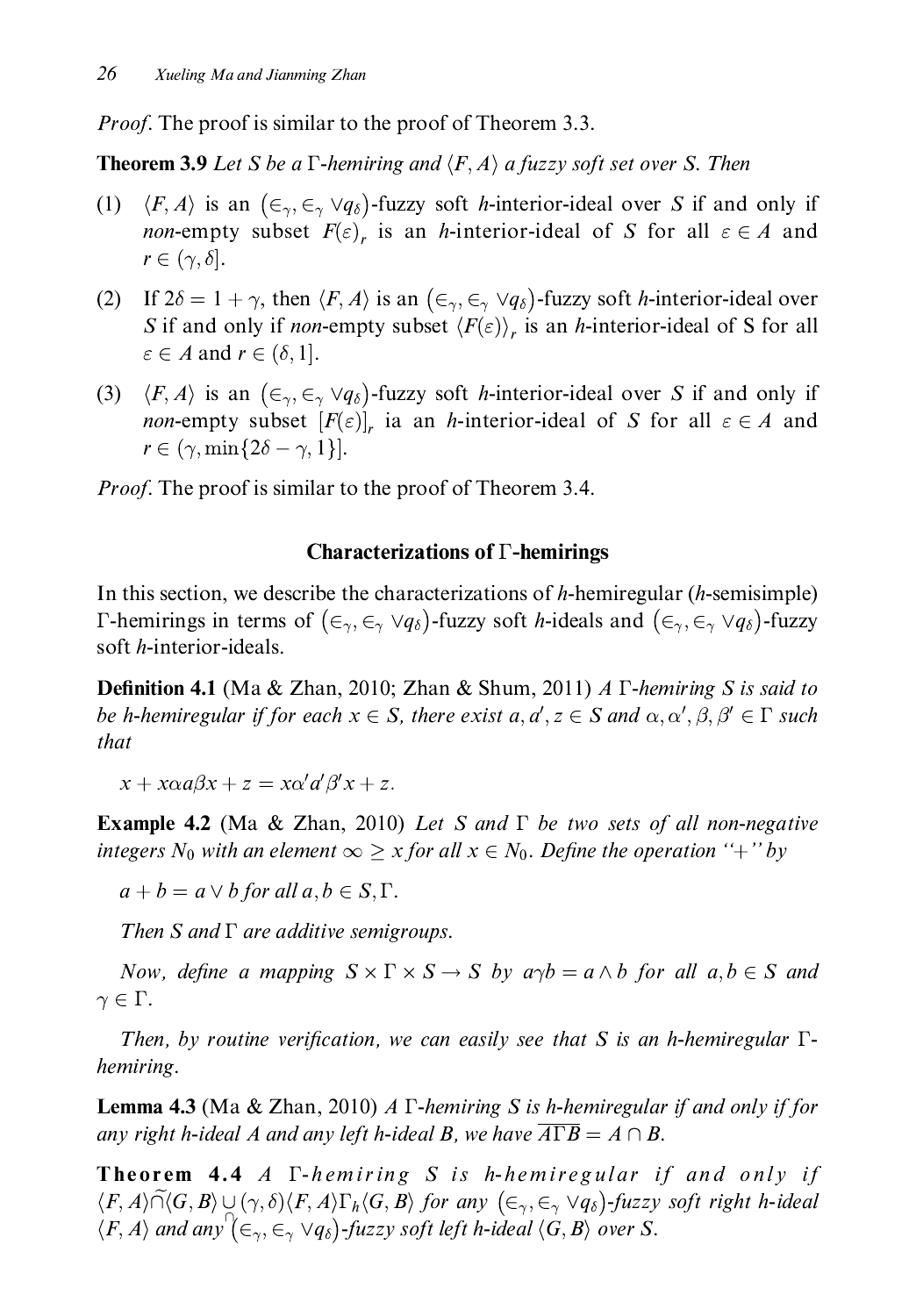*Proof.* Let S be an h-hemiregular  $\Gamma$ -hemiring,  $\langle F, A \rangle$  any  $(\epsilon_{\gamma}, \epsilon_{\gamma} \lor q_{\delta})$ -fuzzy soft right h-ideal and  $\langle G, B \rangle$  any  $(\epsilon_{\gamma}, \epsilon_{\gamma} \vee q_{\delta})$ -fuzzy soft left h-ideal over S, respectively.

Thus, we have

$$
\langle F, A \rangle \Gamma_h \langle G, B \rangle_{(\gamma, \delta)} \langle F, A \rangle \Gamma_h \sum(S, A)_{(\gamma, \delta)} \langle F, A \rangle
$$
  
and  $\langle F, A \rangle \Gamma_h \langle G, B \rangle_{(\gamma, \delta)} \sum(S, A) \Gamma_h \langle G, B \rangle_{(\gamma, \delta)} \langle G, B \rangle.$ 

This proves that  $\langle F, A \rangle \Gamma_h \langle G, B \rangle_{(\gamma, \delta)} \langle F, A \rangle \tilde{\cap} \langle G, B \rangle$ . (\*)

Now let x be any element of  $S, \varepsilon \in A \cup B$  and  $\langle F, A \rangle \widetilde{\cap} \langle G, B \rangle = \langle H, A \cup B \rangle$ . We consider the following cases.

Case 1:  $\varepsilon \in A - B$ . Then  $H(\varepsilon) = F(\varepsilon) = (F\Gamma_h G)(\varepsilon)$ .

Case 2:  $\varepsilon \in B - A$ . Then  $H(\varepsilon) = G(\varepsilon) = (F\Gamma_h G)(\varepsilon)$ .

Case 3:  $\varepsilon \in A \cap B$ . Then  $H(\varepsilon) = F(\varepsilon) \cap G(\varepsilon)$  and  $(F\Gamma_h G)(\varepsilon) = F(\varepsilon) \Gamma_h G(\varepsilon)$ . Now we show that  $F(\varepsilon) \cap G(\varepsilon) \subseteq \forall q_{(\gamma,\delta)} F(\varepsilon) \Gamma_h G(\varepsilon)$ .

Since S is h-hemiregular, there exist  $\alpha, \alpha', \beta, \beta' \in \Gamma$  and  $a, a', z \in S$  such that  $x + x\alpha a\beta x + z = x\alpha' a'\beta' x + z.$ 

Then we have

$$
\max\{ (F(\varepsilon)\Gamma_h G(\varepsilon))(x), \gamma \}
$$
  
= 
$$
\max\{ \bigcup_{x+a_1\gamma_1 b_1+z=a_2\gamma_2 b_2+z} \min\{ F(\varepsilon)(a_1), F(\varepsilon)(a_2), G(\varepsilon)(b_1), G(\varepsilon)(b_2) \}, \gamma \}
$$
  

$$
\geq \max\{ \min\{ F(\varepsilon)(x\alpha a), F(\varepsilon)(x\alpha' a'), G(\varepsilon)(x) \}, \gamma \}
$$
  
= 
$$
\min\{ \max\{ F(\varepsilon)(x\alpha a), \gamma \}, \max\{ F(\varepsilon)(x\alpha' a'), \gamma \}, \max\{ G(\varepsilon)(x), \gamma \} \}
$$
  

$$
\geq \min\{ \min\{ F(\varepsilon)(x), \delta \}, \min\{ G(\varepsilon)(x), \delta \} \} = \min\{ (F(\varepsilon) \cap G(\varepsilon))(x), \delta \}.
$$

It follows that  $F(\varepsilon) \cap G(\varepsilon) \subseteq \forall q_{(\gamma,\delta)} F(\varepsilon) \Gamma_h G(\varepsilon)$ .

Thus, in any case, we have

$$
\langle F, A \rangle \widetilde{\cap} \langle G, B \rangle_{(\gamma, \delta)} \langle F, A \rangle \Gamma_h \langle G, B \rangle. \tag{**}
$$

Combling (\*) and (\*\*), we have  $\langle F, A \rangle \widetilde{\cap} \langle G, B \rangle \asymp_{(\gamma,\delta)} \langle F, A \rangle \Gamma_h \langle G, B \rangle$ .

Conversely, let R and L be any right h-ideal and any left h-ideal of S, respectively. Then  $\sum(L, A)$  and  $\sum(R, A)$  are an  $(\epsilon_r, \epsilon_r \vee q_\delta)$ -fuzzy soft right hideal and an  $(\epsilon_r, \epsilon_r \vee q_\delta)$ -fuzzy soft left *h*-ideal over *S*, respectively. Hence by Lemma 2.2, we have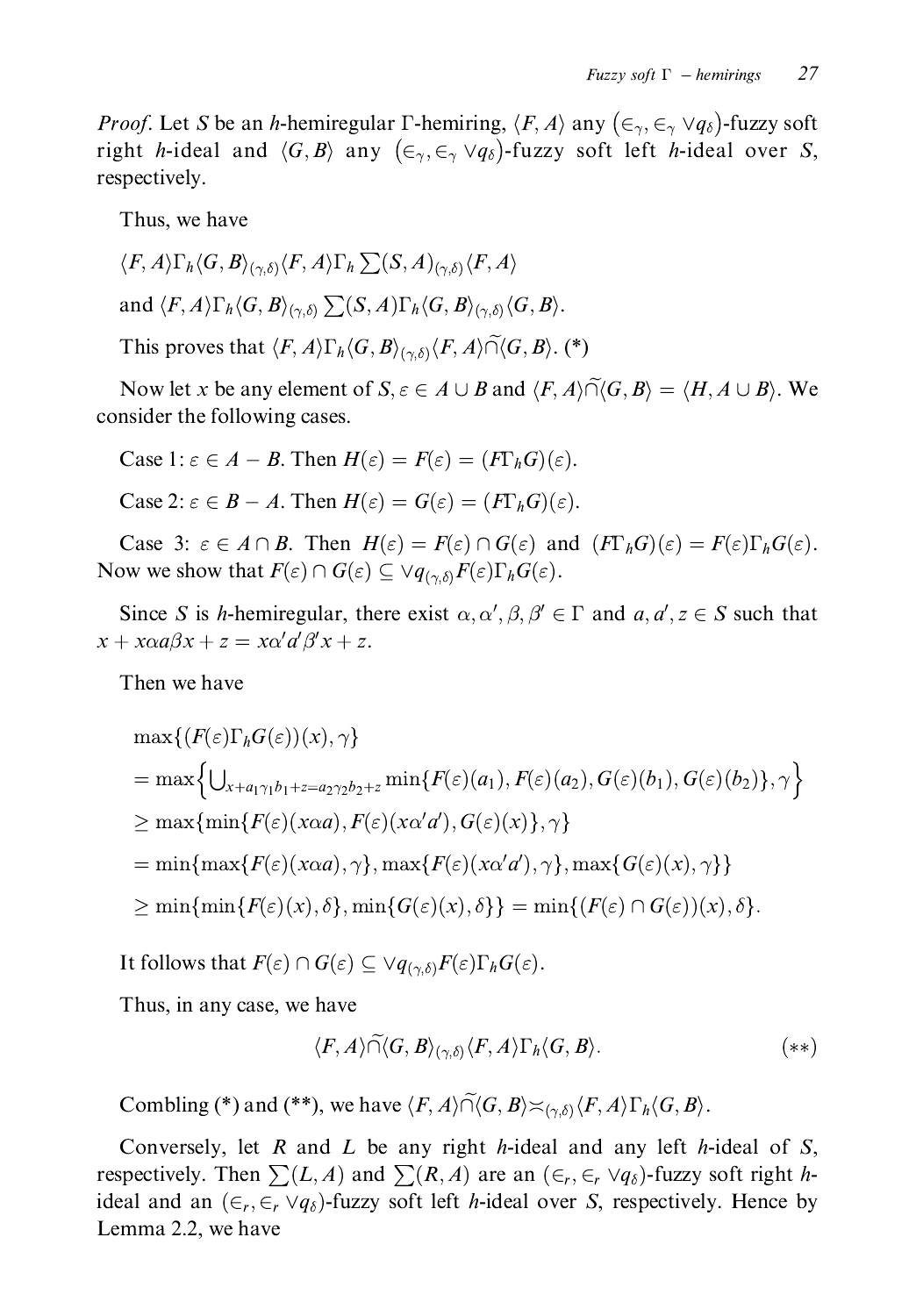$$
\chi^\delta_{\gamma(R\cap L)}=_{(\gamma,\delta)}\chi^\delta_{\gamma R}\cap\chi^\delta_{\gamma L}=_{(\gamma,\delta)}\chi^\delta_{\gamma R}\Gamma_h\chi^\delta_{\gamma L}=_{(\gamma,\delta)}\chi^\delta_{\gamma\overline{R\Gamma L}}.
$$

It follows from Lemma 2.2 that  $R \cap L = \overline{R \Gamma L}$ . Therefore S is h-hemiregular by Lemma 4.3.

**Definition 4.5** (Ma & Zhan, 2010) Let S be a  $\Gamma$ -hemiring. Then the following statements are equivalent:

- $(1)$  S is *h*-semisimple;
- (2)  $a \in \overline{\text{ST}a\Gamma\text{ST}a\Gamma\text{S}}$ , for all  $a \in S$ ;
- (3)  $A \subseteq \overline{STATSTATS}$ , for all  $A \subseteq S$ .

**Theorem 4.7** Let S be an h-semisimple  $\Gamma$ -hemiring,  $\langle F, A \rangle$  a fuzzy soft set over S. Then  $\langle F, A \rangle$  is an  $(\epsilon_{\gamma}, \epsilon_{\gamma} \vee q_{\delta})$ -fuzzy soft h-ideal over S if and only if it is an  $(\epsilon_{\gamma}, \epsilon_{\gamma} \vee q_{\delta})$ -fuzzy soft h-interior ideal over S.

*Proof.* If  $\langle F, A \rangle$  is an  $(\epsilon_{\gamma}, \epsilon_{\gamma} \vee q_{\delta})$ -fuzzy soft *h*-ideal over *S*, then it follows from Theorem 3.7 that it is an  $(\epsilon_{\gamma}, \epsilon_{\gamma} \vee q_{\delta})$ -fuzzy *h*-interior-ideal.

Conversely, Let  $\langle F, A \rangle$  be an  $(\epsilon_{\gamma}, \epsilon_{\gamma} \vee q_{\delta})$ -fuzzy *h*-interior-ideal over *S*. For any  $x, y \in S$  and  $\varepsilon \in A$ . Since S is *h*-semisimple, by Lemma 4.6, there exist  $a_i, a'_i, z \in S(i = 1, 2, 3, 4)$  and  $\beta_i, \beta'_i \in \Gamma(i = 1, 2, 3, 4, 5)$  such that

$$
x + a_1 \beta_1 x \beta_2 a_2 \beta_3 a_3 \beta_4 x \beta_5 a_4 + z = a'_1 \beta'_1 x \beta'_2 a'_2 \beta'_3 a'_3 \beta'_4 x \beta'_5 a'_4 + z,
$$

and so

$$
x\alpha y + a_1\beta_1x\beta_2a_2\beta_3a_3\beta_4x\beta_5a_4\alpha y + z\alpha y = a'_1\beta'_1x\beta'_2a'_2\beta'_3a'_3\beta'_4x\beta'_5a'_4\alpha y + z\alpha y.
$$

Thus, we have

$$
\max\{F(\varepsilon)(x\alpha y), \gamma\}
$$
\n
$$
\geq \max\{\min\{F(\varepsilon)(a_1\beta_1x\beta_2a_2\beta_3a_3\beta_4x\beta_5a_4\alpha y), F(\varepsilon)(d_1\beta_1'x\beta_2'a_2'\beta_3'd_3\beta_4x\beta_5'd_4\alpha y), \delta\}, \gamma\}
$$
\n
$$
\geq \min\{\max\{F(\varepsilon)(a_1\beta_1x\beta_2a_2\beta_3a_3\beta_4x\beta_5a_4\alpha y), \gamma\}, \max\{F(\varepsilon)(d_1\beta_1'x\beta_2'd_2'\beta_3'd_3\beta_4'x\beta_5'd_4'\alpha y), \gamma\}, \max\{\delta, \gamma\}\}
$$
\n
$$
\geq \min\{F(\varepsilon)(x), \delta\}.
$$

It follows that  $\langle F, A \rangle \Gamma_h \sum (S, A)_{(\gamma, \delta)} \langle F, A \rangle$  holds. Thus, by Definition 3.1, we know that  $\langle F, A \rangle$  is an  $(\epsilon_{\gamma}, \epsilon_{\gamma} \vee q_{\delta})$ -fuzzy soft right *h*-ideal over *S*. Similarly, we can prove it is also an  $(\epsilon_{\gamma}, \epsilon_{\gamma} \vee q_{\delta})$ -fuzzy soft left *h*-ideal over *S*. Therefore,  $\langle F, A \rangle$  is an  $(\epsilon_{\gamma}, \epsilon_{\gamma} \vee q_{\delta})$ -fuzzy soft *h*-ideal over *S*.

**Theorem 4.8** A  $\Gamma$ -hemiring S is h-semisimple if and only if for any  $(\epsilon_{\gamma}, \epsilon_{\gamma} \vee q_{\delta})$ fuzzy soft h-interior-ideals  $\langle F, A \rangle$  and  $\langle G, B \rangle$  over S, we have  $\langle F, A \rangle \widetilde{\cap} \langle G, B \rangle \asymp_{(\gamma, \delta)} \langle F, A \rangle \Gamma_h \langle G, B \rangle.$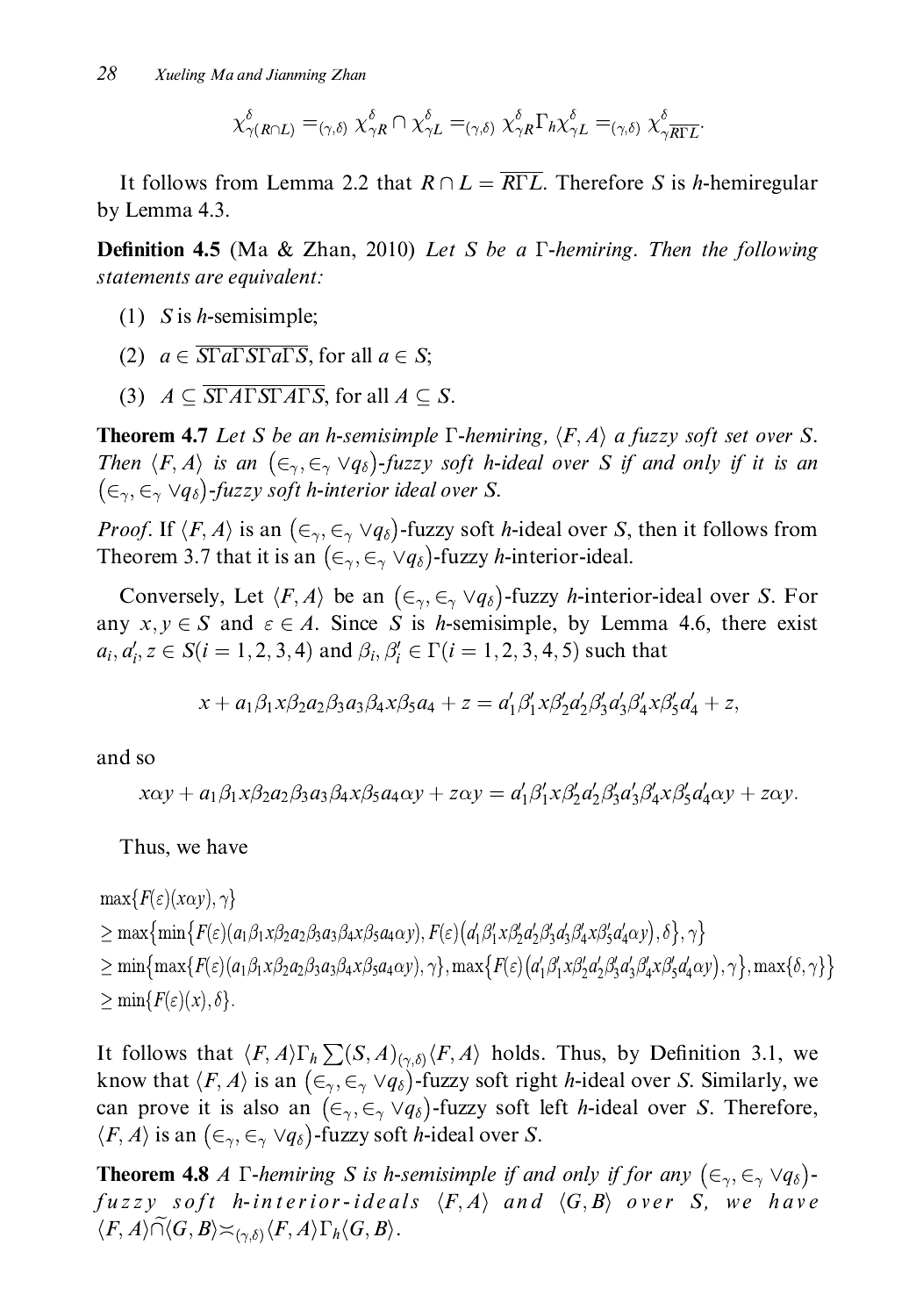$(*)$ 

*Proof.* Let S be an h-semisimple  $\Gamma$ -hemiring,  $\langle F, A \rangle$  and  $\langle G, B \rangle$  be any  $(\epsilon_{\gamma}, \epsilon_{\gamma} \vee q_{\delta})$ -fuzzy soft *h*-ideals over *S*. Thus, we have

$$
\langle F, A \rangle \Gamma_{\hbar} \langle G, B \rangle_{(\gamma, \delta)} \langle F, A \rangle \Gamma_{\hbar} \sum (S, A)_{(\gamma, \delta)} \langle F, A \rangle
$$

and  $\langle F, A \rangle \Gamma_h \langle G, B \rangle_{(\gamma, \delta)} \sum (S, A) \Gamma_h \langle G, B \rangle_{(\gamma, \delta)} \langle G, B \rangle$ .

This proves that  $\langle F, A \rangle \Gamma_h \langle G, B \rangle_{(\gamma, \delta)} \langle F, A \rangle \widetilde{\cap} \langle G, B \rangle$ .

Now let  $\langle F, A \rangle \widetilde{\cap} \langle G, B \rangle = \langle H, A \cup B \rangle$ . We consider the following cases.

Case 1:  $\varepsilon \in A - B$ . Then  $H(\varepsilon) = F(\varepsilon) = (F\Gamma_h G)(\varepsilon)$ .

Case 2:  $\varepsilon \in B - A$ . Then  $H(\varepsilon) = G(\varepsilon) = (F\Gamma_h G)(\varepsilon)$ .

Case 1:  $\varepsilon \in A \cap B$ . Then  $H(\varepsilon) = F(\varepsilon) \cap G(\varepsilon)$  and  $(F\Gamma_h G)(\varepsilon) = F(\varepsilon) \Gamma_h G(\varepsilon)$ .

Now we show that  $F(\varepsilon) \cap G(\varepsilon) \subseteq \forall q_{(\gamma,\delta)} F(\varepsilon) \Gamma_h G(\varepsilon)$ . For any  $x, y \in S$ , since S is h-semisimple, there exist  $a_i, a'_i, z \in S(i = 1, 2, 3, 4)$  and  $\beta_i, \beta'_i \in \Gamma(i = 1, 2, 3, 4, 5)$  such that

$$
x + a_1 \beta_1 x \beta_2 a_2 \beta_3 a_3 \beta_4 x \beta_5 a_4 + z = a_1' \beta_1' x \beta_2' a_2' \beta_3' a_3' \beta_4' x \beta_5' a_4' + z.
$$

Then we have

$$
\max\{ (F(\varepsilon)\Gamma_h G(\varepsilon))(x), \gamma \}
$$
\n
$$
= \max\{ \bigcup_{x+a_1\gamma_1 b_1 + z = a_2\gamma_2 b_2 + z} \min\{ F(\varepsilon)(a_1), F(\varepsilon)(a_2), G(\varepsilon)(b_1), G(\varepsilon)(b_2) \}, \gamma \}.
$$
\n
$$
\geq \max\{ \min\{ F(\varepsilon)(a_1\beta_1x\beta_2a_2), F(\varepsilon)(a'_1\beta'_1x\beta'_2a'_2), G(\varepsilon)(\beta_4x\beta_5a_4), G(\varepsilon)(\beta'_4x\beta'_5a'_4) \}, \gamma \}
$$
\n
$$
= \min\{ \min\{ F(\varepsilon)(x), \delta \}, \min\{ G(\varepsilon)(x), \delta \} \}
$$
\n
$$
= \min\{ (F(\varepsilon) \cap G(\varepsilon))(x), \delta \}.
$$

follows that  $F(\varepsilon) \cap G(\varepsilon) \subseteq \vee q_{(\gamma,\delta)}F(\varepsilon)\Gamma_hG(\varepsilon)$ , that is, I t  $H(\varepsilon) \subseteq \forall q_{(\gamma,\delta)}(F\Gamma_h G)(\varepsilon)$ . Thus, in any case,  $H(\varepsilon) \subseteq \forall q_{(\gamma,\delta)}(F\Gamma_h G)(\varepsilon)$ .

This proves that 
$$
\langle F, A \rangle \widetilde{\cap} \langle G, B \rangle_{(\gamma, \delta)} \langle F, A \rangle \Gamma_h \langle G, B \rangle
$$
. (\*)

Combling (\*) and (\*\*), we have  $\langle F, A \rangle \widetilde{\cap} \langle G, B \rangle \asymp_{(\gamma, \delta)} \langle F, A \rangle \Gamma_h \langle G, B \rangle$ .

Conversely, let *I* be any *h*-ideal of *S*, then it is *h*-interior-ideal. Then  $\sum (I, A)$ is an  $(\epsilon_{\gamma}, \epsilon_{\gamma} \vee q_{\delta})$ -fuzzy soft *h*-ideal over *S*. Now, by the assumption, we have  $\sum(I,A)\widetilde{\cap}\sum(I,A)\asymp_{(\gamma,\delta)}\sum(I,A)\Gamma_h\sum(I,A)$ . Hence by Lemma 2.2, we have

$$
\chi_{\gamma I}^{\delta} = (\gamma, \delta) \; \chi_{\gamma I}^{\delta} \cap \chi_{\gamma I}^{\delta} = (\gamma, \delta) \; \chi_{\gamma I}^{\delta} \Gamma_h \chi_{\gamma I}^{\delta} = (\gamma, \delta) \; \chi_{\gamma I}^{\delta}
$$

It follows from Lemma 2.2 that  $I = \overline{I^2}$ . Therefore S is h-semisimple by Definition 4.5.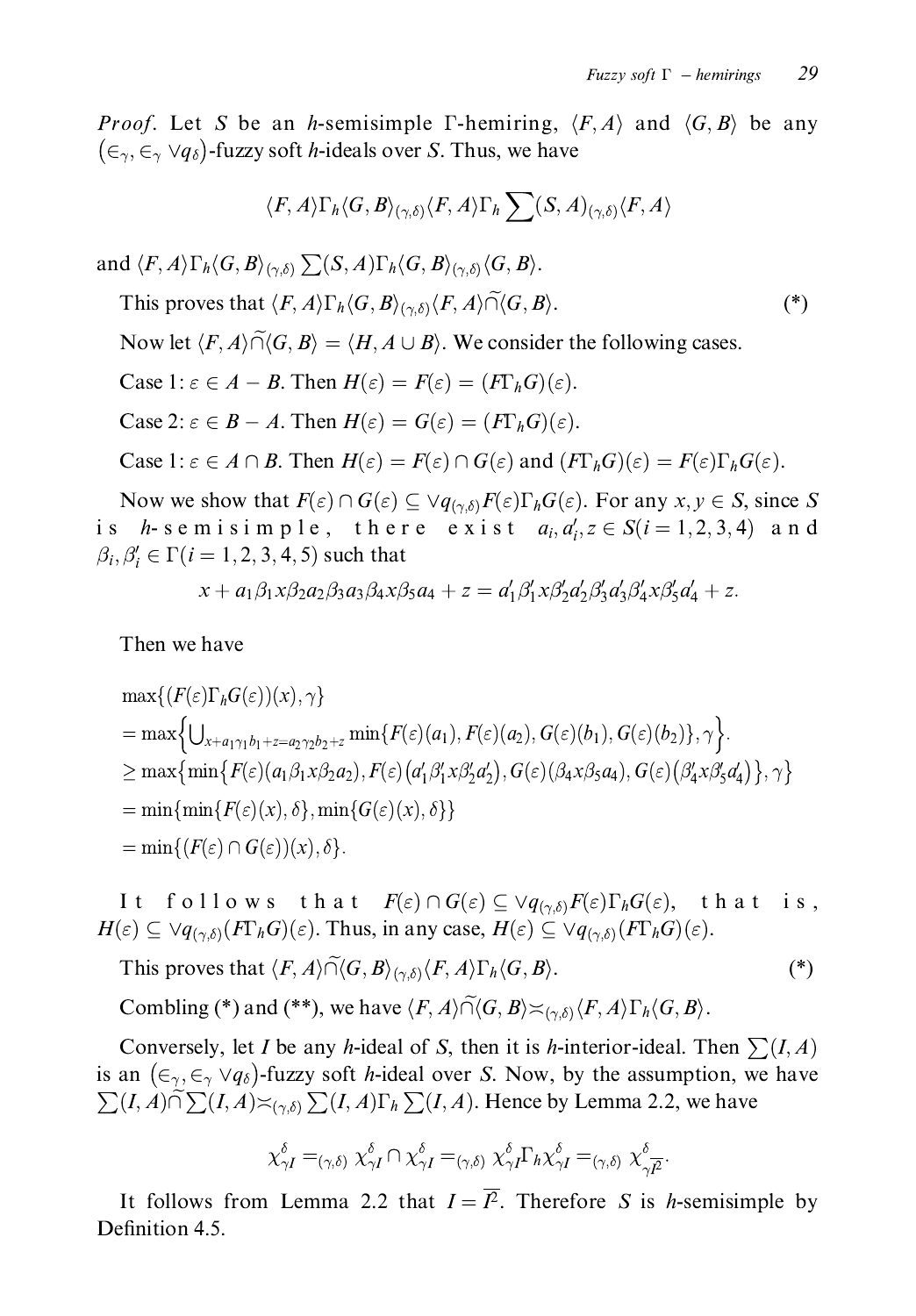## **CONCLUSION**

In this paper, our aim is to promote the research and development of fuzzy soft technology by studying fuzzy soft *T*-hemirings. The goal is to explain new methodological development in *Γ*-hemirings which will also be of growing importance in the future.

In the future study of fuzzy  $\Gamma$ -hemirings, perhaps the following topics are worth to be considered:

- (1) To describe roughness soft  $\Gamma$ -hemirings;
- (2) To establish an  $(\epsilon_{\gamma}, \epsilon_{\gamma} \vee q_{\delta})$ -fuzzy spectrum of  $\Gamma$ -hemirings and its applications;
- $(3)$  To discuss fuzzy rough soft  $\Gamma$ -hemirings and some of its applications in computer science.

## **ACKNOWLEDGEMENT**

This research is partially supported by a grant of National Natural Science Foundation of China (61175055), Innovation Term of Higher Education of Hubei Province, China (T201109), Natural Science Foundation of Hubei Province(2012FFB01101).

### **REFERENCES**

- Aktas, H. & Cagman, N. 2007. Soft sets and soft groups. Information Sciences 177: 2726-2735.
- Ali, M. I., Feng, F., Liu, X., Min, W. K. & Shabir, M. 2009. On some new operations in soft set theory. Computers and Mathematics with Applications 57: 1547-1553.
- Barnes, W. E. 1996. On the T-rings of Nobusawa. Pacific Journal of Mathematics **18**: 411-422.
- Cagman, N. & Enginoglu, S. 2010. Soft matrix theory and its decision making. Computers and Mathematics with Applications 59: 3308-3314.
- **Dudek, W. A., Shabir, M. & Ali, M. I. 2009.** ( $\alpha$ ,  $\beta$ )-fuzzy ideals of hemirings. Computers and Mathematics with Applications 58: 310-321.
- Dudek, W. A., Shabir, M. & Anjum, R. 2010. Characterizations of hemirings by their *h*-ideals. Computers and Mathematics with Applications 59: 3167-3179.
- **Dutta, T. K. & Chanda, T. 2005.** Structures of fuzzy ideals of  $\Gamma$ -rings. Bulletin of Malaysian Mathematical Sciences Society 28: 9-15.
- **Dutta, T. K & Sardar, S. K. 2002.** On the operator semirings of a  $\Gamma$ -semirings. Southeast Bulletin of Mathematics 26: 203-213.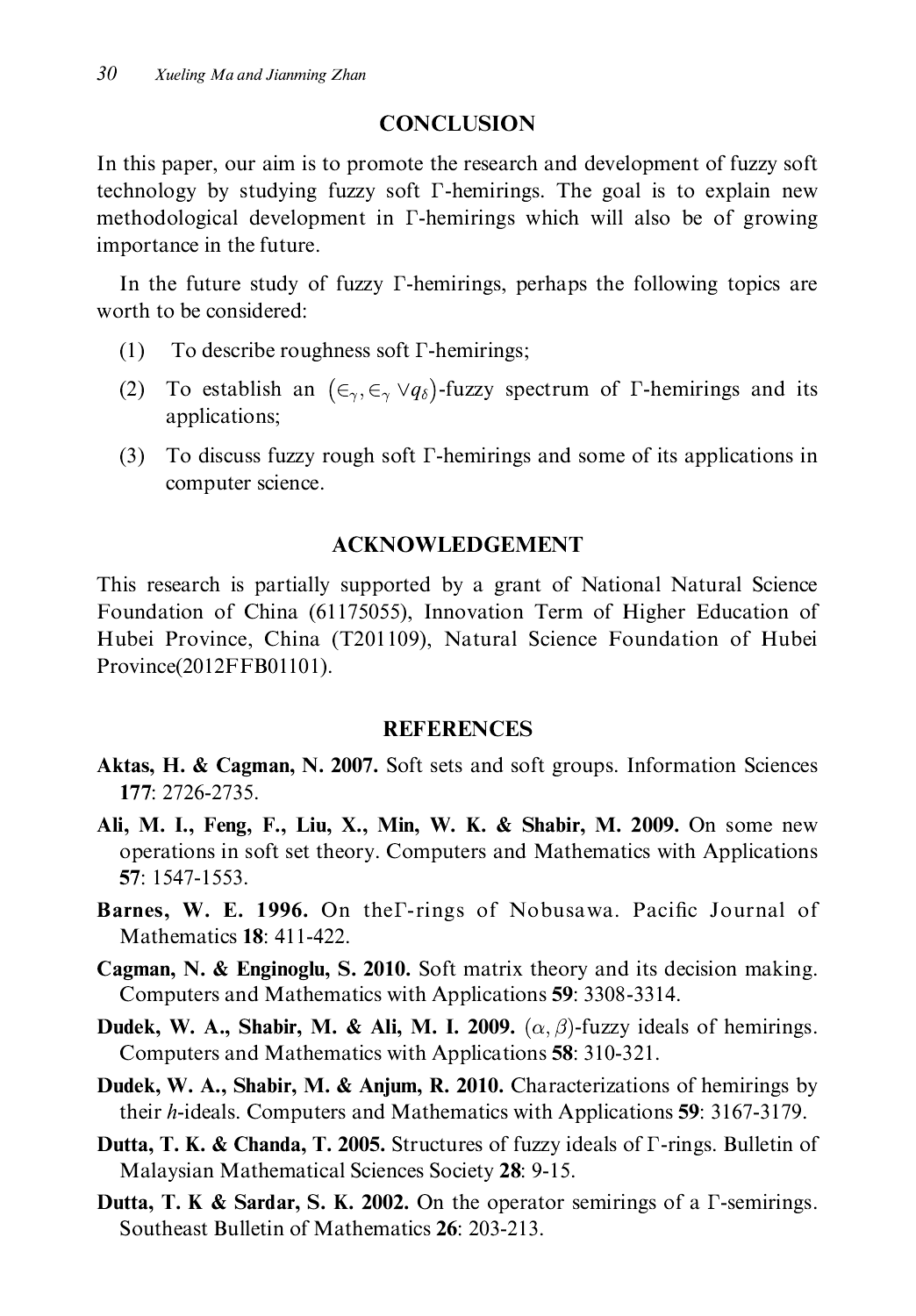- Feng, F., Jun, Y. B., Liu, X. & Li, L. 2010. An adjusta ble approach to fuzzy soft set based decision making. Journal of Computation Applied Mathematics 234: 10-20.
- Feng, F., Jun, Y. B. & Zhao, X. 2008. Soft semirings. Computers and Mathematics with Applications 56: 2621-2628.
- Inan, E. & Ozturk, M. A. 2012. Fuzzy soft rings and fuzzy soft ideals. Neural Computation and Applications 21:s1-s8.
- Jun, Y. B. 1995. On fuzzy prime ideals of *T*-rings. Soochow Journal Mathematics 21: 41-48.
- Jun, Y. B. 2008. Soft BCK/BCI-algebras. Computers and Mathematics with Applications 56: 1408-1413.
- Jun, Y. B. & Lee, C.Y. 1992. Fuzzy  $\Gamma$ -rings. Pusan Kyongnan Math. J. (presently, East Asian Mathematics Journal) 8: 163-170.
- **Jun, Y. B., Ozturk, M. A. & Song, S. Z. 2004.** On fuzzy h-ideals in hemirings. Information Sciences 162: 211-226.
- Kyuno, S., Nobusawa, N. & Sith, N. B. 1987. Regular gamma rings. Tsukuba Journal Mathematics 11: 371-382.
- Ma, X., Yin, Y. & Zhan, J. 2012. Characterizations of h-intra- and h-quasihemiregular hemirings. Computers and Mathematics with Applications 63: 783-793.
- **Ma, X. & Zhan, J. 2007.** On fuzzy *h*-ideals of hemirings. Journal of Systems and Sciences Complexity 20: 470-478.
- **Ma, X. & Zhan, J. 2009.** Generalized fuzzy h-bi-ideals and h-quasi-ideals of hemirings. Information Sciences 179: 1249-1268.
- **Ma, X. & Zhan, J. 2010.** Fuzzy *h*-ideals in *h*-hemiregular and *h*-semisimple  $\Gamma$ hemirings. Neural Computation and Application 19: 477-485.
- Ma, X., Zhan, J. & Shum, K. P. 2011. Generalized fuzzy h-ideals of hemirings. Bulletin of Malaysian Mathematical Sciences Society 34: 561-574.
- Maji, P. K., Biswas, R. & Roy, A. R. 2001. Fuzzy soft sets. Journal of Fuzzy Mathematics 9: 589-602.
- Maji, P. K., Biswas, R. & Roy, A. R. 2003. Soft set theory. Computers and Mathematics with Applications 45: 555-562.
- Maji, P. K., Roy, A. R. & Biswas, R. 2002. An application of soft sets in a decision making problem. Computers and Mathematics with Applications 44: 1077-1083.
- Majumdar, P. & Samanta, S. K. 2010. Generalised fuzzy soft sets. Computers and Mathematics with Applications 59: 1425-1432.
- Molodtsov, D. 1999. Soft set theory-first results. Computers and Mathematics with Applications 37: 19-31.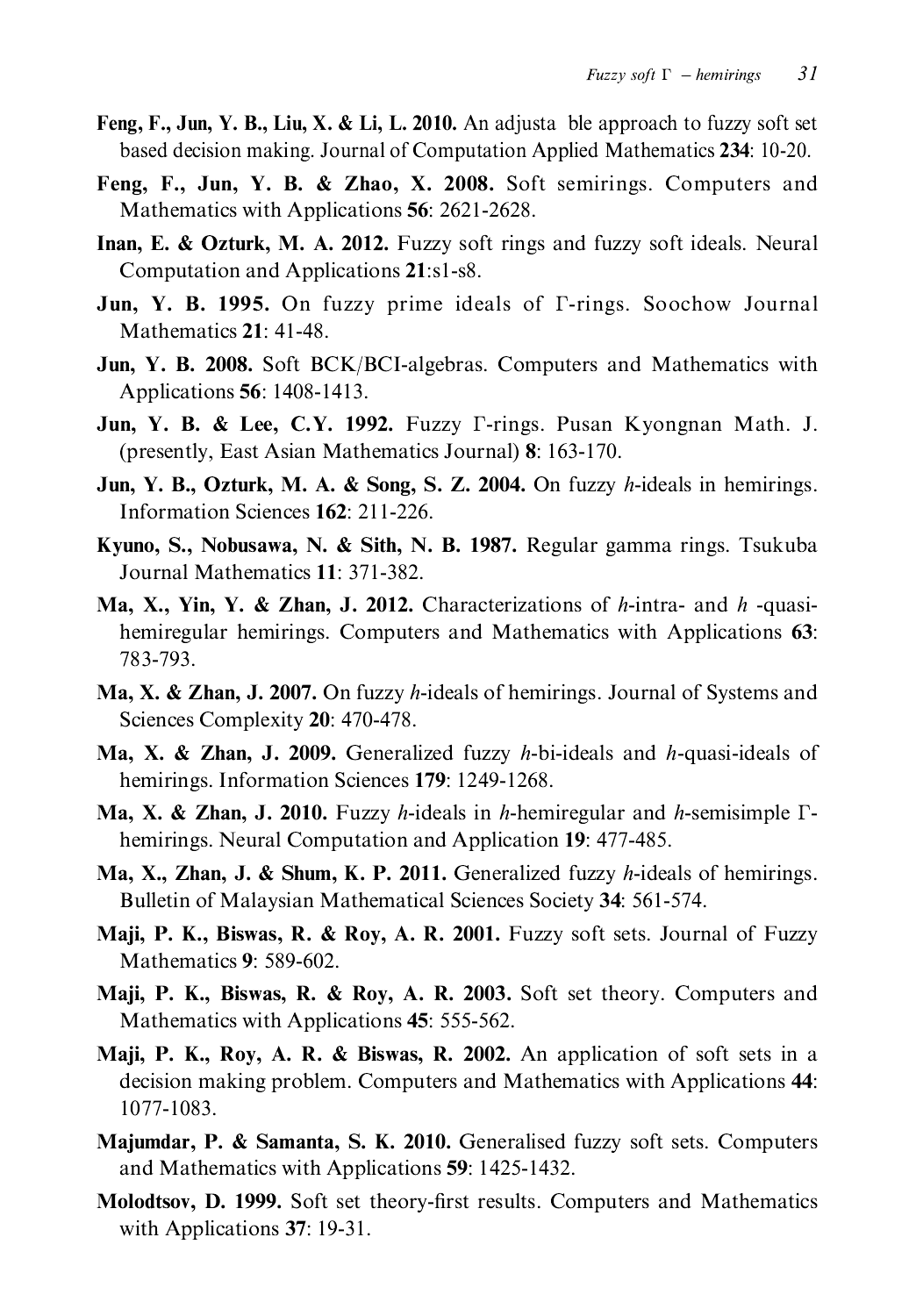- Ozturk, M. A., Uckum, M. & Jun, Y. B. 2002. Characterizations of Artinian and Noetherian gamma-rings in terms of fuzzy ideals. Turkish Journal of Mathematics 27: 199-205.
- Ozturk, M. A., Uckum, M. & Jun, Y. B. 2003. Fuzzy ideals in Gamma-rings. Turkish Journal of Mathematics 27: 369-374.
- **Oin, K. Y. & Hong, Z. 2010.** On soft equality. Journal of Computation Applied Mathematics 234: 1347-1355.
- Rao, M. K. 1995. F-semirings-1. Southeast Bulletin of Mathematics 19: 49-54.
- Sardar, S. K. & Mandal, D. 2009. Fuzzy h-ideal in  $\Gamma$ -hemiring. International Journal of Pure and Applied Mathematics 56: 439-450.
- Sezgin, A. & Atagun, A. O. 2011. Soft groups and normalistic soft groups. Computers and Mathematics with Applications 62: 685-698.
- Yang, C. F. 2011. Fuzzy soft semigroups and fuzzy soft ideals. Computers and Mathematics with Applications 61: 255-261.
- Yin, Y., Huang, X., Xu, D. & Li, H. 2009. The characterizations of h-semisimple hemirings. International Journal of Fuzzy Systems 11: 116-122.
- Yin, Y., Jun, Y. B. & Zhan, J. 2011. Vague soft hemirings. Computers and Mathematics with Applications 62: 199-213.
- Yin, Y. & Li, H. 2008. The characterizations of h-hemiregular hemirings and hintra-hemiregular hemirings. Information Sciences 178: 3451-3464.
- Yin, Y. & Zhan, J. 2012. The characterizations of hemirings in terms of fuzzy soft h-ideals, Neural Computation and Applications 21: S43-S57.
- Zadeh, place City L. A. 1965. Fuzzy sets. Information and Control 8: 338-353.
- **Zhan, J. & Davyaz, B. 2007.** L-fuzzy h-ideals with operators in hemirings. Northeast Mathematics Journal 23: 1-14, in Chinese.
- **Zhan, J. & Dudek, W. A. 2007.** Fuzzy h-ideals of hemirings. Information Sciences 177: 876-886.
- Zhan, J. & Jun, Y. B. 2010. Soft BL-algebras based on fuzzy sets. Computers and Mathematics with Applications 59: 2037-2046.
- Zhan, J. & Shum, K. P. 2011. On fuzzy h-ideals in T-hemirings. Neural Computation and Applications 20: 495-505.

| <b>Submitted :</b> | 16/10/2012 |
|--------------------|------------|
| Revised            | 06/05/2013 |
| Accepted           | 29/08/2013 |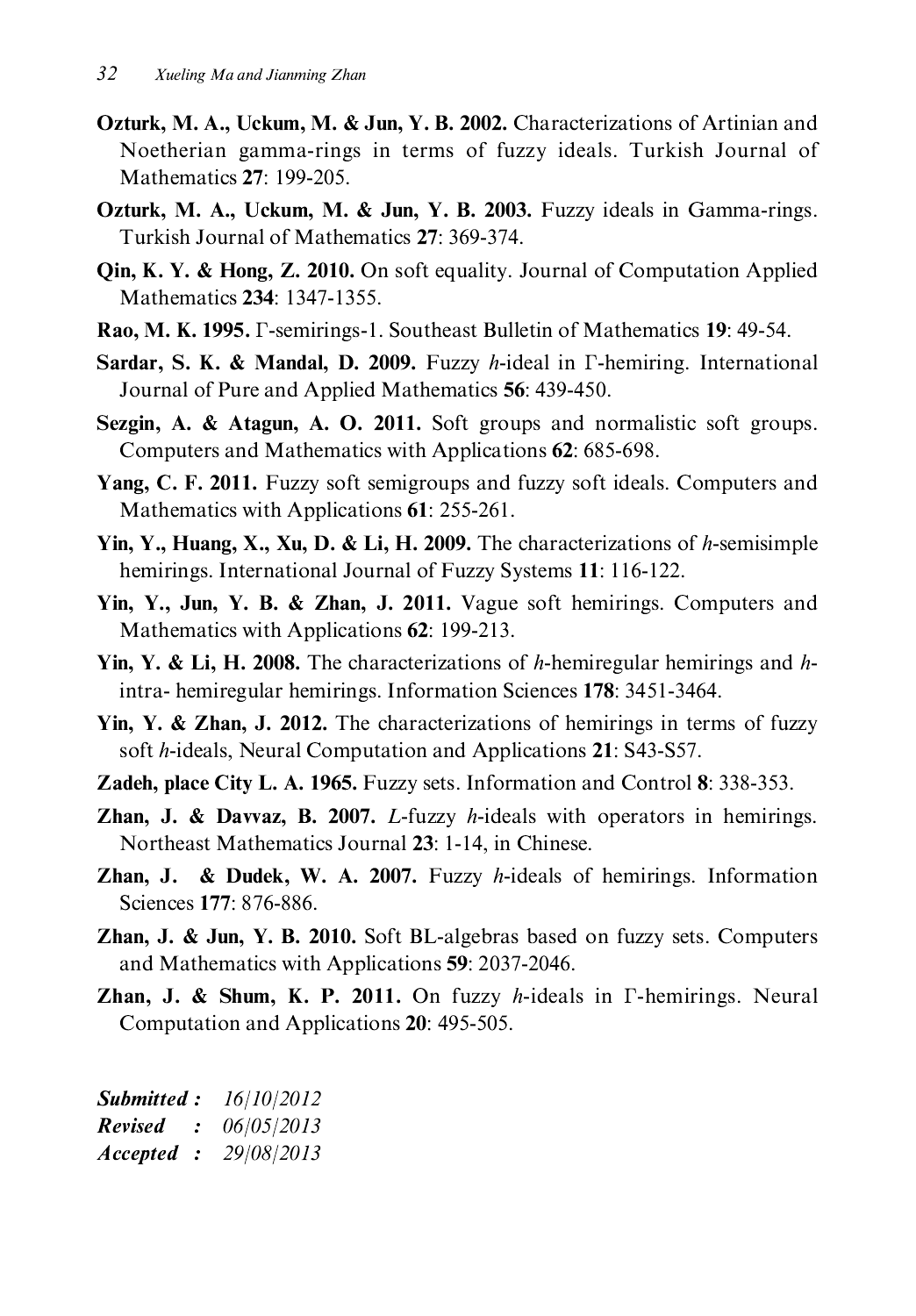# نظر الحلقات المشوشة الرخوة من النوع Γ

#### خلاصة

قام ماجي وآخرون (2001) بإدخال مفهوم المجموعة المشوشة الرخوة الذي هو إمتداد لمفهوم المجموعة الرخوة. نقوم في هذا البحث بإدخال مفاهيم المثالية اليسرى، المثالية اليمني، المثالية الداخية في نظر الحلقات من النوع T. كما نعطي مبرهنات تمييز لهذه الانواع من المثاليات. أخيراً، نثبت أن نظر الحلقات شبة البسيطة ونظر المنتظمة يمكن وصفها بواسطة مثاليات مشوشة رخوة ومثاليات داخلية مشوشة رخوة.